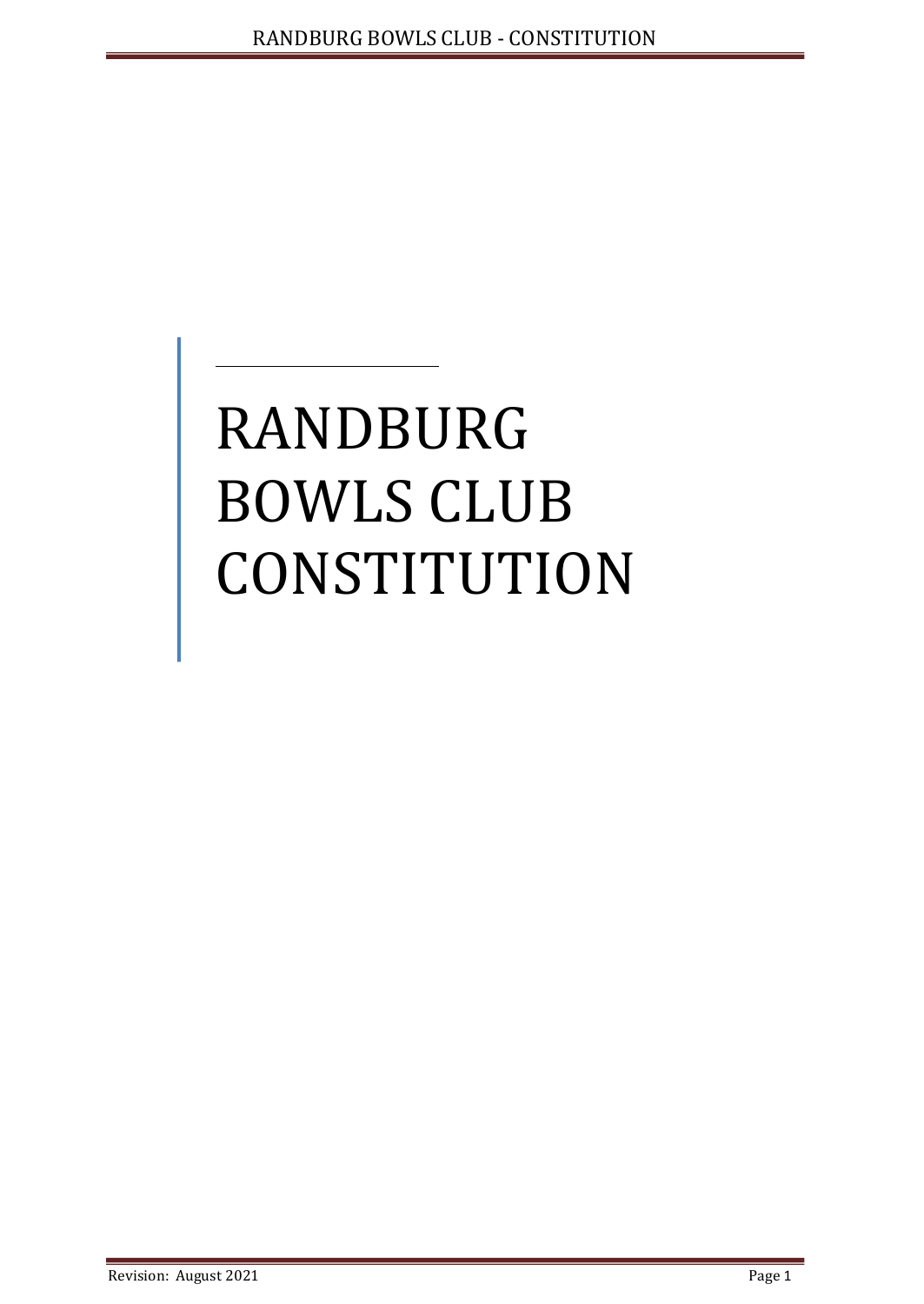## **Amended and accepted by the members at the Annual General Meeting held on 21st August 2021**

# **Contents**

| <b>Constitution:-</b>                                                                    |                                                                                 | $\mathbf{P}$ |
|------------------------------------------------------------------------------------------|---------------------------------------------------------------------------------|--------------|
| 1.                                                                                       | <b>Name</b>                                                                     | 3            |
| 2.                                                                                       | <b>Colours</b>                                                                  | 3            |
| 3.                                                                                       | Aims                                                                            | 3            |
| 4.                                                                                       | <b>Affiliations</b>                                                             | 3            |
| 5.                                                                                       | <b>Entitlements</b>                                                             | 3            |
| 6.                                                                                       | Management                                                                      | 4            |
| 7.                                                                                       | <b>Meetings</b>                                                                 | 6            |
| 8.                                                                                       | Membership                                                                      | 8            |
| 9.                                                                                       | <b>Financial</b>                                                                | 12           |
| 10.                                                                                      | <b>Disciplinary Committee</b>                                                   | 14           |
| 11.                                                                                      | <b>Competitions</b>                                                             | 15           |
| 12.                                                                                      | Sub-committees                                                                  | 15           |
| 13.                                                                                      | General                                                                         | 15           |
| 14.                                                                                      | <b>Dissolution</b>                                                              | 16           |
| 15.                                                                                      | Interest of members in Club assets                                              | 16           |
| 16.                                                                                      | <b>Liability and Indemnity</b>                                                  | 17           |
| <b>By-Laws:</b>                                                                          |                                                                                 | 18           |
| 1.                                                                                       | Rules of the game                                                               | 18           |
| 2.                                                                                       | <b>Dress Code</b>                                                               | 18           |
| 3.                                                                                       | Days and Times of Play                                                          | 18           |
| 4.                                                                                       | <b>Greens</b>                                                                   | 19           |
| 5.                                                                                       | <b>Visitors</b>                                                                 | 19           |
| 6.                                                                                       | <b>Competitions</b>                                                             | 19           |
| 7.                                                                                       | General                                                                         | 21           |
|                                                                                          | <b>ANNEXURE A: Official Dress Code (Club Attire)</b>                            | 22           |
|                                                                                          | ANNEXURE B: Rules Governing the Men's and Ladies Saturday Afternoon League      | 23           |
|                                                                                          | ANNEXURE C: Guidelines for the dispersion of funds raised specifically for Club | 24           |
|                                                                                          | <b>Teams travelling to National Bowls Championships</b>                         | 25           |
| <b>ANNEXURE D: Voting Proxy form</b><br><b>ANNEXURE E: Club Fees Repayment Agreement</b> |                                                                                 |              |
|                                                                                          |                                                                                 | 26           |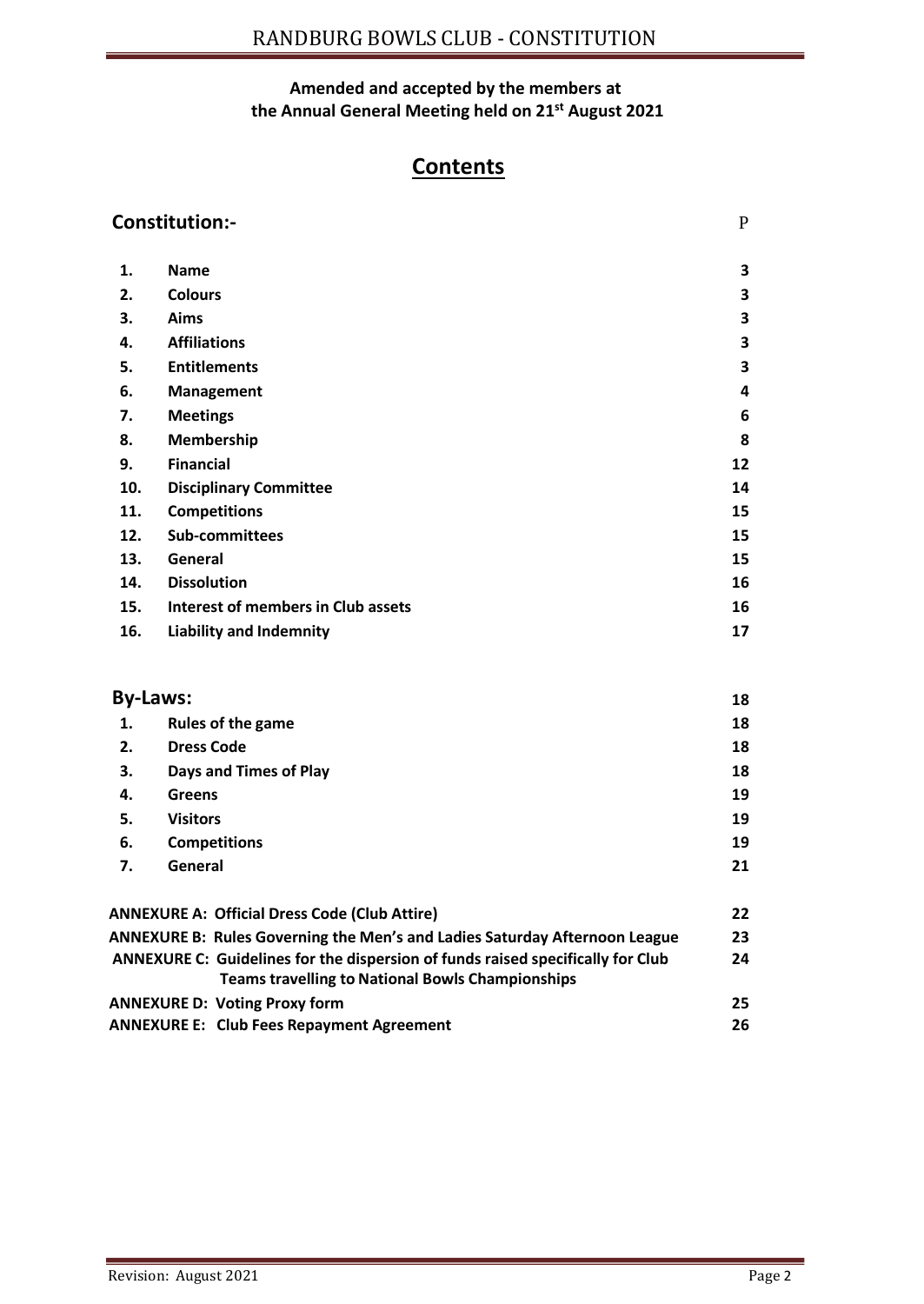#### **1. NAME**

The name of the Club shall be "Randburg Bowls Club" (hereinafter referred to as the "Club").

#### **2. COLOURS**

The Club colours shall be navy-blue, light blue and white.

#### **3. AIMS**

The aims of the Club shall be:

- (i) Playing, promoting and fostering the game of bowls and social activities related to it.
- (ii) Encouraging cultural, community and social development and interaction at all levels.

#### **4. AFFILIATIONS**

The Club shall be affiliated to the Johannesburg Bowls Association (JBA), and such other Association/s as may be decided upon from time to time by the members at a Special or Annual General Meeting.

#### **5. ENTITLEMENTS**

- A. The Club shall be entitled to acquire by purchase, lease, hire, exchange or otherwise, any movable or immovable property or any rights or privileges of whatever nature in order to attain any of its aims. The Club shall likewise be entitled to alienate, assign, sub-let or otherwise dispose of any or all of such property, rights, privileges, etc. if contractually or lawfully entitled thereto. All property, rights, etc. belonging to the Club from time to time will vest in an Executive Committee consisting of the President, Vice-President, Honorary Treasurer and Honorary Secretary.
- B. The Club shall be entitled to borrow, raise or otherwise obtain money or credit on any such terms and conditions as it may from time to time deem fit and secure such credit, etc. as may be desirable.
- C. The Club shall be entitled to institute or defend any legal action in its own name as may be necessary from time to time and the President or the Vice-President may act in such circumstances on behalf of the Club.
- D. The Club shall be entitled to apply for, renew, take out or cancel any licences required by law or which it may deem necessary or useful for the purpose of attaining, directly or indirectly, any of its aims.
- E. The Club shall be entitled to do all such other lawful things as may be in the interest of its Members.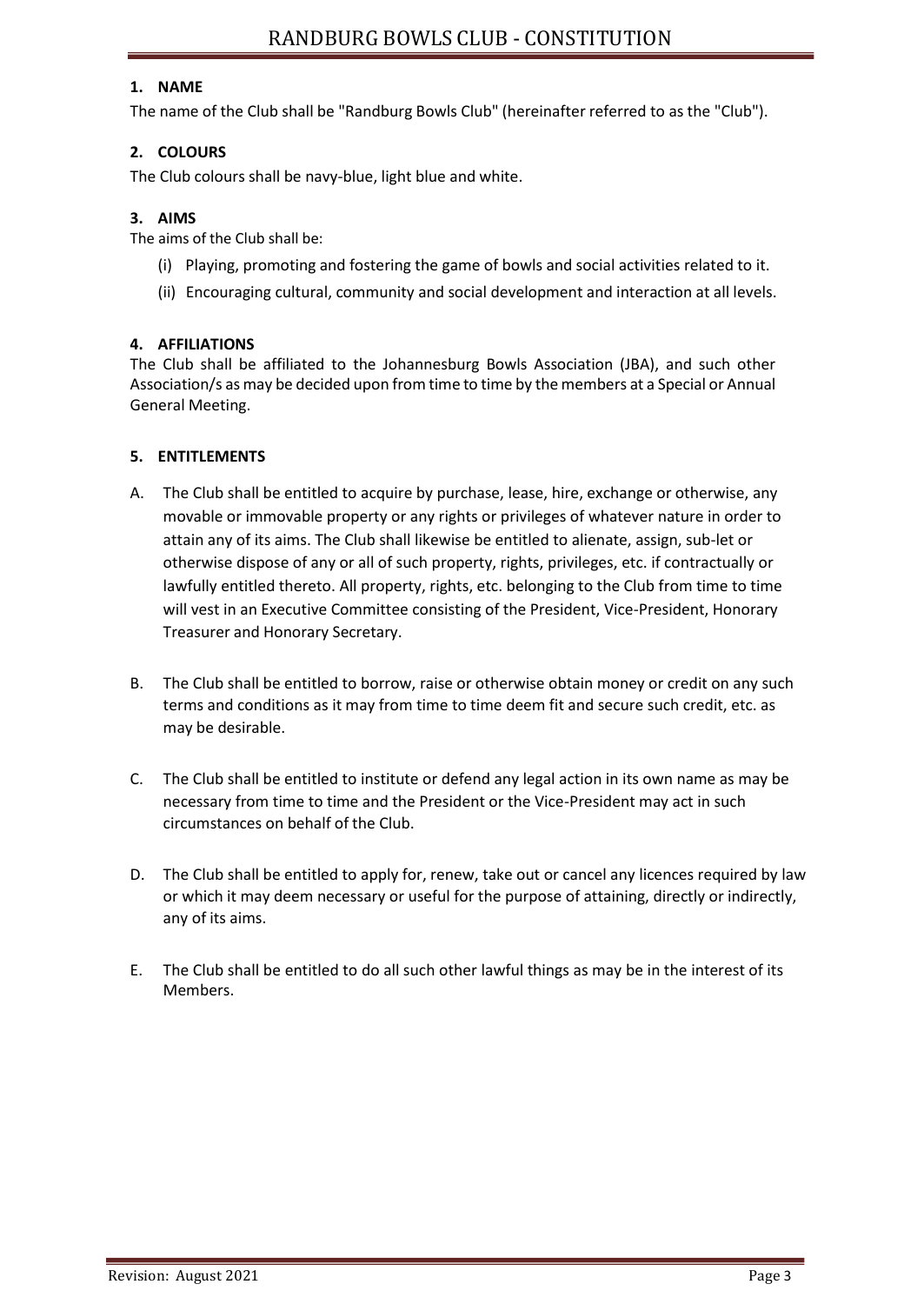#### **6. MANAGEMENT**

- A. The management and control of the Club shall vest in a Management Committee consisting of the President, Vice-President, Hon. Secretary, Hon. Treasurer, a corporate league and development convenor, three full committee members, and Men's and Ladies' Club Captains. The Retiring President shall become the Immediate Past President for one year only, and shall, if available, automatically be an ordinary Management Committee member.
- B. A President cannot hold office for more than three (3) consecutive years, unless no less than two thirds of the members present at an Annual General Meeting vote to extend the period for a further period of one year.
- C. The Executive Committee is empowered to act for the Club in urgent matters and all such other matters as may from time to time be delegated or referred to it by the Management Committee, but shall report on all activities and decisions to the Management. The Executive Committee is especially empowered to enter into a Lease Agreement with the relevant authority or any other body, and to do such other things as may be deemed necessary for the well -being of the Club.
- D. Each Executive Committee member will receive an annual honorarium in the form of a 50% reduction in the annual Club subscriptions payable by him/her, in return for the duties performed by him/her. This reduction will be in the year immediately following his/her year in office and will only apply if he/she served the full year in the Executive Committee.
- E. Any elected or co-opted member of the Management Committee who is absent from three consecutive ordinary meetings of the Management Committee without leave or permission shall indicate in writing to the Management Committee, within 7 days after the third meeting he/she didn't attend, whether he/she desires to continue to serve on the Management Committee.
	- (i) If such written indication is not received within 7 days, the member shall be deemed to have vacated his/her seat and the Management Committee shall thereupon fill the vacancy as prescribed in clause 6G below.
	- (ii) If the member indicates that he/she does not wish to continue serving on the Management Committee, he/she must resign immediately as per the procedure detailed in clause 6F below.
- F. Any member of the Management Committee may resign by giving 30 (thirty) days written notice thereof to the Honorary Secretary. Such resignations shall in no way affect his/her eligibility for re-election to the Management Committee, except as stipulated in the proviso set out under 7E (ii).
- G. In the event of a vacancy occurring on the Management Committee, the Management Committee shall fill the vacancy within two calendar months.
- H. All members of the Management Committee shall retire from office at every Annual General Meeting but shall be eligible for re-election subject to the provisions of clauses 6B and 7E.
- I. The President shall be Chairperson of the Management Committee and in his/her absence the Vice-President shall be the Chairperson. Should none of these persons be present at any meeting of the Management Committee, the members present shall elect from among themselves the Chairperson of the Meeting.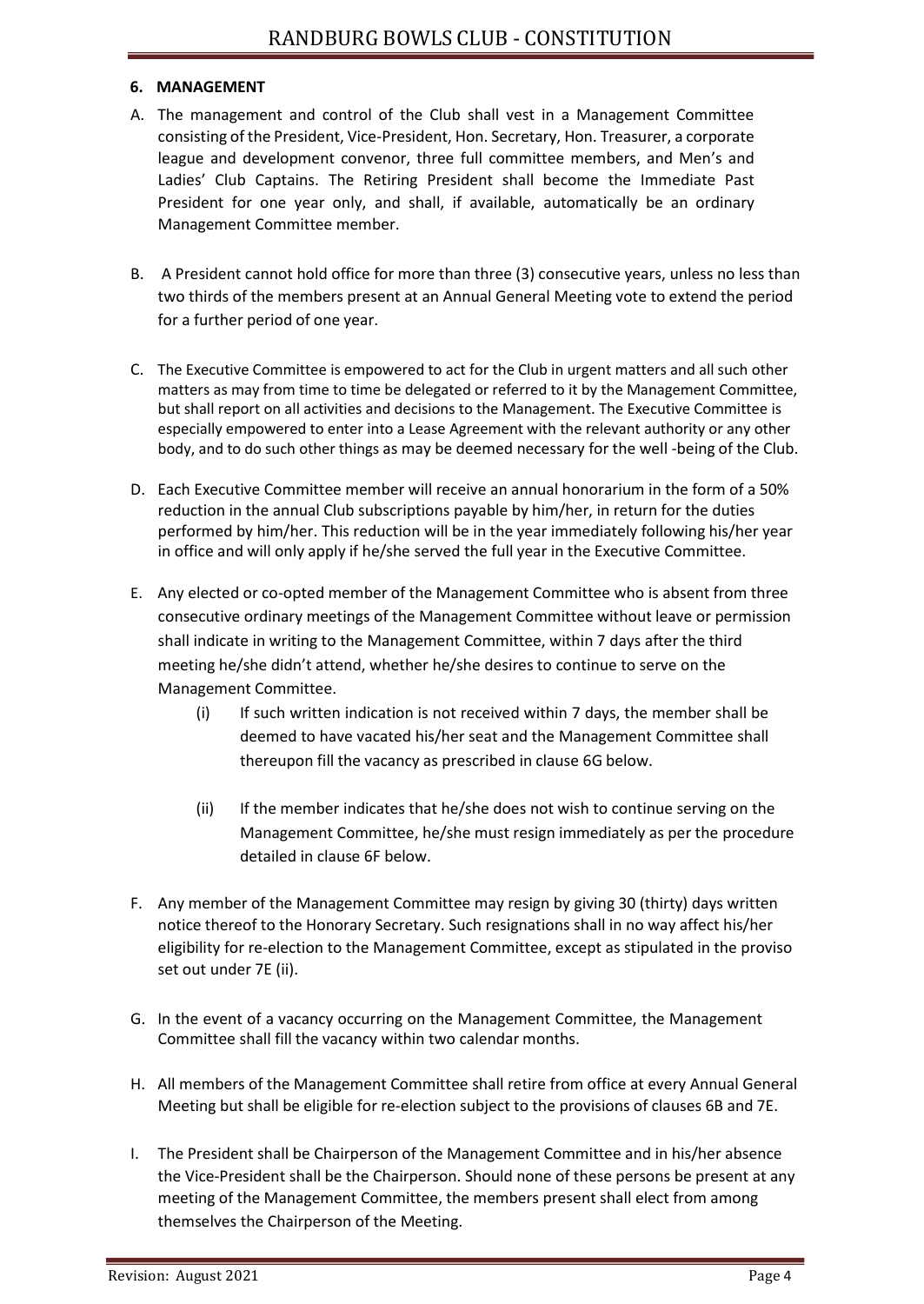- J. The Management Committee shall have full power and authority to act on behalf of the Club except in such matters that are specifically reserved in this Constitution to be dealt with at a General Meeting of the members. This power shall include discretionary spending of a capital expenditure nature on any item that the Management Committee deems is in the best interests of the Club, up to a maximum of R40,000.00 or 20% of the available cash reserves of the Club whichever is the lower amount. This amount shall be adjusted for inflation annually. This Adjustment shall be confirmed by the honorary treasurer at each year's Annual General Meeting. The Management Committee shall also have the power to appoint delegates to any association or body to which the Club is affiliated.
- K. The Management Committee shall be responsible to obtain and maintain adequate insurance in respect of the property, plate glass, cash and legal liabilities of the Club and any amounts recoverable under such insurance shall be deemed adequate. In addition, it shall be responsible for the maintaining of an Asset Register.
- L. Neither the Club, nor the Management Committee, shall be responsible for the loss or damage, by fire, theft or otherwise to personal belongings or property of Club members or visitors whilst on Club premises and/or its precinct.
- M. The Management Committee shall, during the playing season, have the power to amend the By-Laws from time to time as it deems fit, subject to the stipulation that proposed amendments shall appear on the Club's Notice Board for a period not less than two weekends before they are considered for adoption by the Management Committee. Written objections to, and comments on, the proposals submitted by members shall receive due consideration by the Management Committee before taking a final decision.
- N. The Management Committee may delegate any of its powers, except those of electing or expelling members and making alterations to or revoking By-Laws, to any Sub-Committee of its members. For the purpose of this clause the President, or in his or her absence, the Vice-President, shall ex officio have the right to attend all meetings of such Sub-Committee/s.
- O. Each Management Committee membershallserve on any Sub-Committee when called upon to do so by the Management Committee.
- P. In the event of the Management Committee resigning en masse for any reason whatsoever, then an Interim Management Committee shall be appointed at a meeting called by at least ten Club members, to manage the affairs of the Club for a period not exceeding two (2) months, by which time nominations for a new committee in accordance with Clause 7E shall apply. These nominations are to be lodged with the interim (acting) Hon. Secretary.
- Q. A vote of no confidence in the Management Committee proposed at a Special General Meeting and, if carried by a two-third majority of the members present at such meeting, shall terminate their period of office. A new Management Committee shall immediately be elected.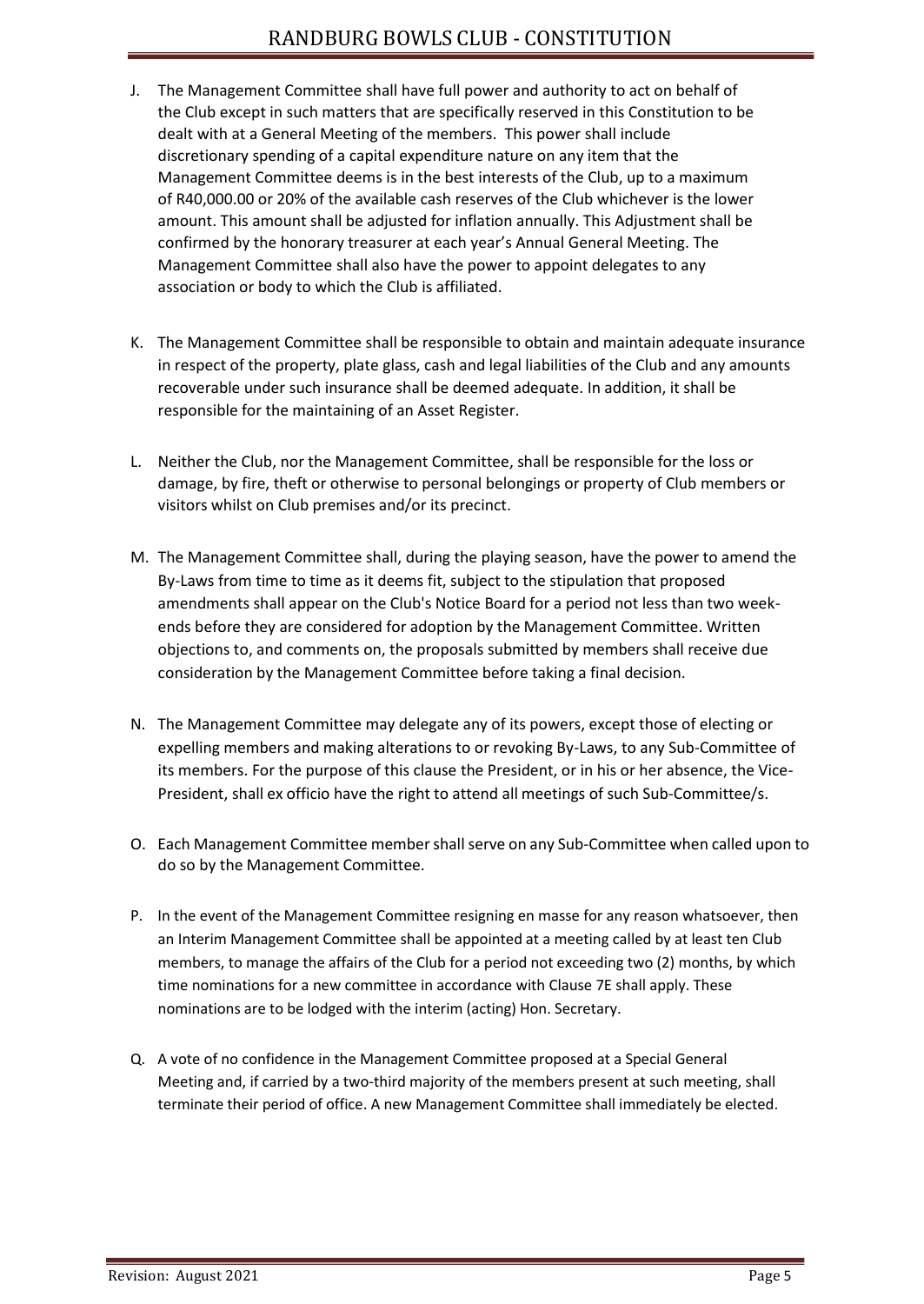#### **7. MEETINGS**

- A. The President and Vice-President shall be the Chairperson and Vice-Chairperson respectively at the following meetings:
	- (i) The Annual General Meeting or any Special General Meeting (hereinafter referred to as the AGM or SGM respectively).
	- (ii) Management Committee and Executive Committee meetings.
	- (iii) Disciplinary hearings.
	- (iv) Any Sub-Committee meeting if so deemed necessary.
- B. The Honorary Secretary shall convene all meetings, and keep a register of members present and proper minutes of proceedings in respect of AGM, SGM, Management Committee and Executive Committee meetings, Disciplinary Hearings and meetings of Sub-Committees of the Management Committee (when called upon to do so).

#### C. **Date and notice of the Annual General Meeting (AGM):**

- (i) The AGM of the members shall be held not later than 31 August each year.
- (ii) Notices showing the business to be transacted at the AGM (or SGM) must be prominently displayed on Club Notice Boards, not lessthan 30 (thirty) days prior to the date of such meeting.

#### D. **Business of the AGM**:

- (i) To confirm the Minutes of the previous AGM (or SGM).
- (ii) To receive and consider the report of the Management Committee on the position of the Club and the Statement of Accounts as at financial year-end (31 July).
- (iii) To elect by ballot, from nominated members, the office bearers who shall form the Management Committee for the ensuing year.

#### E. **Members nominated for office bearers (for ensuing Management Committee):**

- (i) Must be in good standing, and been a member for a period of at least six (6) consecutive months from date of joining.
- (ii) Any member who was voted into the office by ballot and, for whatever reason, did not complete the year term, is deemed not eligible for nomination in the following year.
- (iii) Any person who has been a member for a period of not less than eighteen (18) consecutive months from date of joining shall be eligible for election as President, provided that such member has served on the Management Committee for a period of not less than six consecutive months.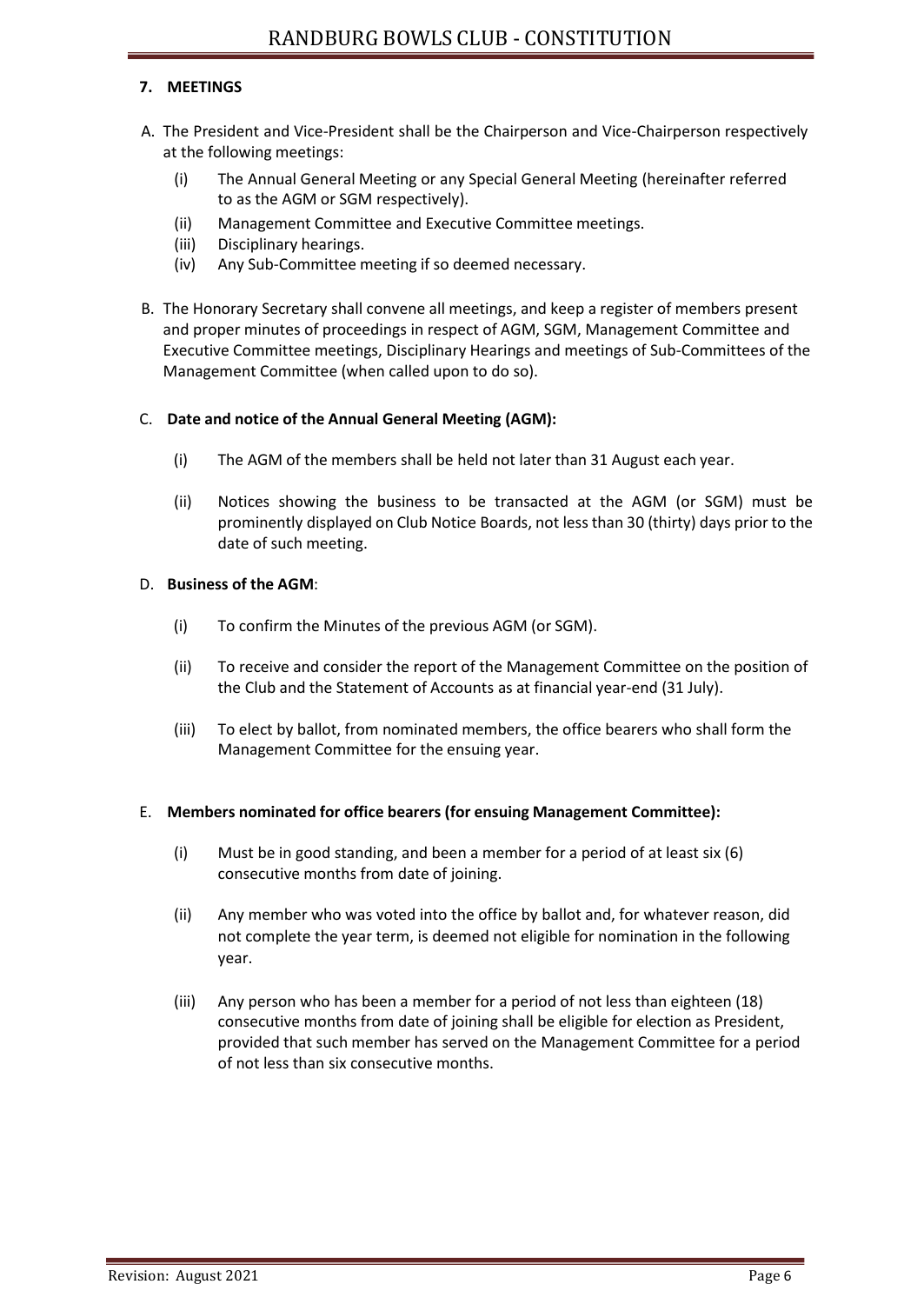- (iv) Any person who has been a member for a period of not less than twelve (12) consecutive months from date of joining shall be eligible for election as Vice-President.
- (v) Honorary Secretary
- (vi) Honorary Treasurer
- (vii) Four members (2 male and 2 female). If nominations received do not have the aforementioned configuration, then the members nominated shall be eligible for election regardless of gender.

#### F. **Special General Meetings**

- (i) Special General Meetings may be convened at such times and place as the Management Committee shall determine but within 30 days of requisition submitted to the Secretary or Management Committee, either by the Management Committee or upon members' request in writing, signed by not less than fifteen members in good standing and specifying the purpose of such meeting.
- (ii) Notices showing the business to be transacted thereat must be prominently displayed on the Club's Notice Boards for a period which includes three week-ends prior to the date of such meeting.
- (iii) No business, other than that for which a Special General Meeting is convened, shall be transacted at such a meeting.

#### G. **Management Committee Meetings.**

- (i) The Management Committee shall hold regular meetings every month.
- (ii) The Honorary Secretary, on the instruction(s) of the Chairperson of the Management Committee, or on a written request of at least three members of the Management Committee, stating the purpose of their request, shall convene a meeting within 14 days of such requisition being received.
- (iii) Questions arising at any meeting of the Management Committee, except where a ballot is provided for, shall be decided by a majority of votes on a show of hands and, in the case of equality of votes, the Chairperson shall have a casting vote, in addition to his/her vote as a member of the Committee.

#### H. **Quorum and Voting: Annual General Meeting, Special General Meeting and Management Committee.**

One third of the total members entitled to vote, shall constitute a quorum at any Annual General Meeting or Special General Meeting. Should a quorum not be present within twenty minutes after the time specified for the opening of the meeting, then:

- (i) Provided that 25 of the members entitled to vote are present, they shall be competent to transact the business for which the meeting was originally convened.
- (ii) Should less than 25 of the members entitled to vote be present, the meeting shall stand adjourned for seven days at the same time and place for which the meeting was originally convened.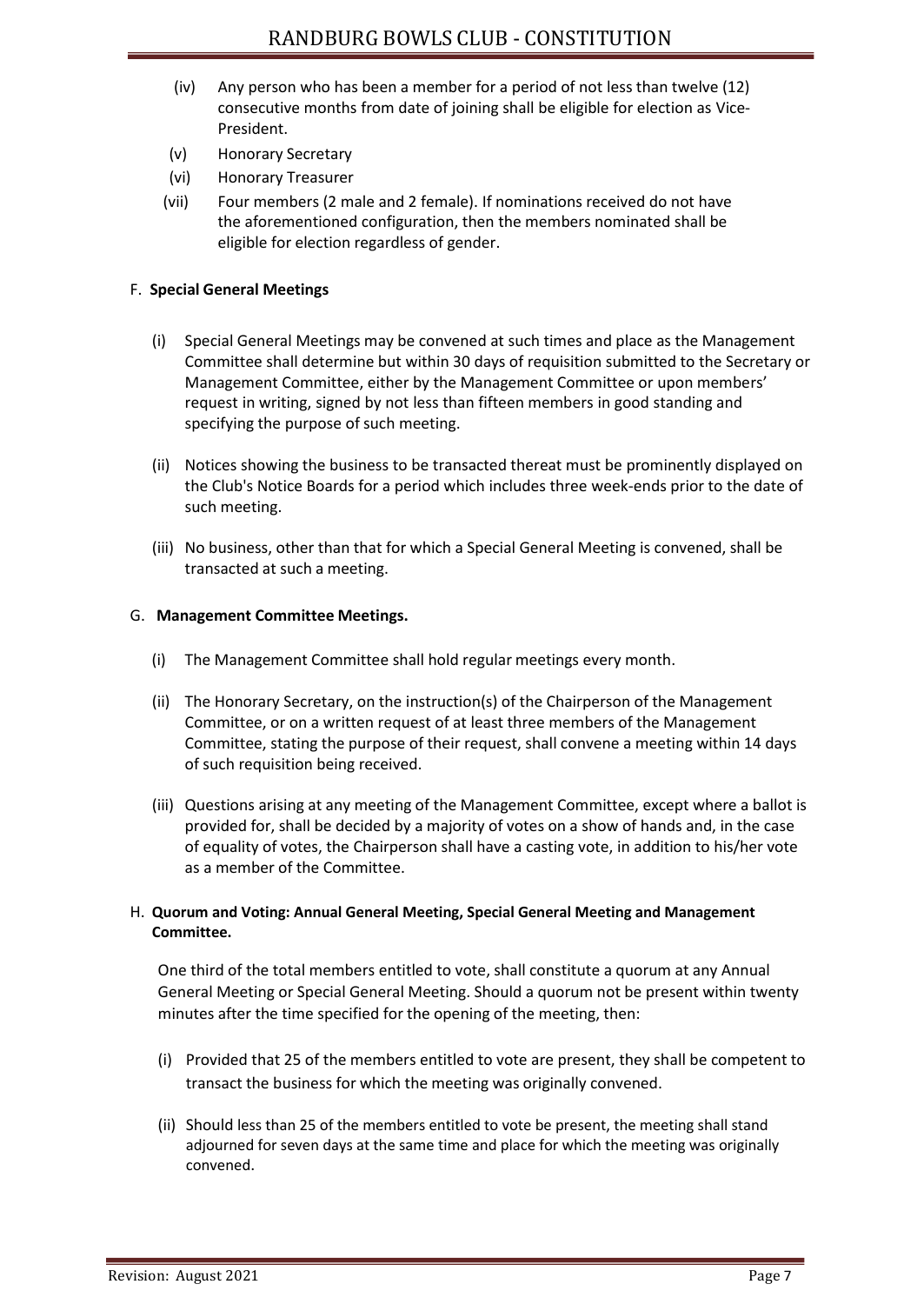#### I. **Voting and proxy votes**

- (i) At all General meetings, all subscribing members present and in good standing shall have one vote.
- (ii) Proxy Votes will be permitted by written application on the form attached as Annexure D, to the Management Committee via the office of the Hon. Secretary, no less than 72 hours prior to the General Meeting, and must be for an acceptable reason related to: Employment, direct family compassionate grounds or pre-arranged family vacation. Travel arrangements must have been made and bookings confirmed no less than 30 days prior to the general meeting taking place.
- (iii) Proxy Votes must be handed to The Hon. Secretary in a sealed envelope and must clearly indicate the position or proposal being voted for and state the date and relevant meeting to which the proxy vote pertains. A separate sealed envelope is required for each position or proposal being voted for.
- (iv) The Hon. Secretary will be responsible for the safe keeping of the sealed Proxy Votes and in addition be responsible for presenting the Proxy Votes at the relevant meeting and appropriate time.
- (v) All proposals submitted to a General Meeting shall be decided by a show of hands and, in the case of equality of votes, the Chairperson of the Meeting shall have a casting vote, in addition to the vote to which he/she is entitled as a member. A ballot must be acceded to if demanded by any member present. When a ballot is necessary, two scrutinizers shall be appointed by the Meeting.
- (vi) The quorum at Management and Executive Committee Meetings shall be an absolute majority of members serving on such committees.
- (vii)Should there be an equal amount of votes on any matter being discussed by the Executive Committee, or any decision being made, the matter shall be referred to the entire Management Committee to make a decision.

#### **8. MEMBERSHIP**

The membership of the Club shall consist of:

- A. Full Members persons over the age of 18 (eighteen) years.
- B. Student members and Junior members
	- (i) All bona fide full-time students under the age of 25 (twenty-five) years. Junior members under 18 and full-time students pay no annual club subscriptions, but are responsible for the affiliation fees payable to JBA and Bowls South Africa. Student members have to provide the Hon. Secretary with proof of enrolment at a recognised tertiary institution. Junior Members under the age of 18 shall have no voting rights.
	- (ii) A member who is between the ages of 18 and 25, and is not a full-time student, pays 50 (fifty) % of the normal club subscription fees plus affiliation fees payable to JBA and Bowls South Africa.
	- (iii) A member who is under 25 but is a provincial bowler pays no annual subscriptions, but does pay the affiliation fees to JBA and Bowls South Africa.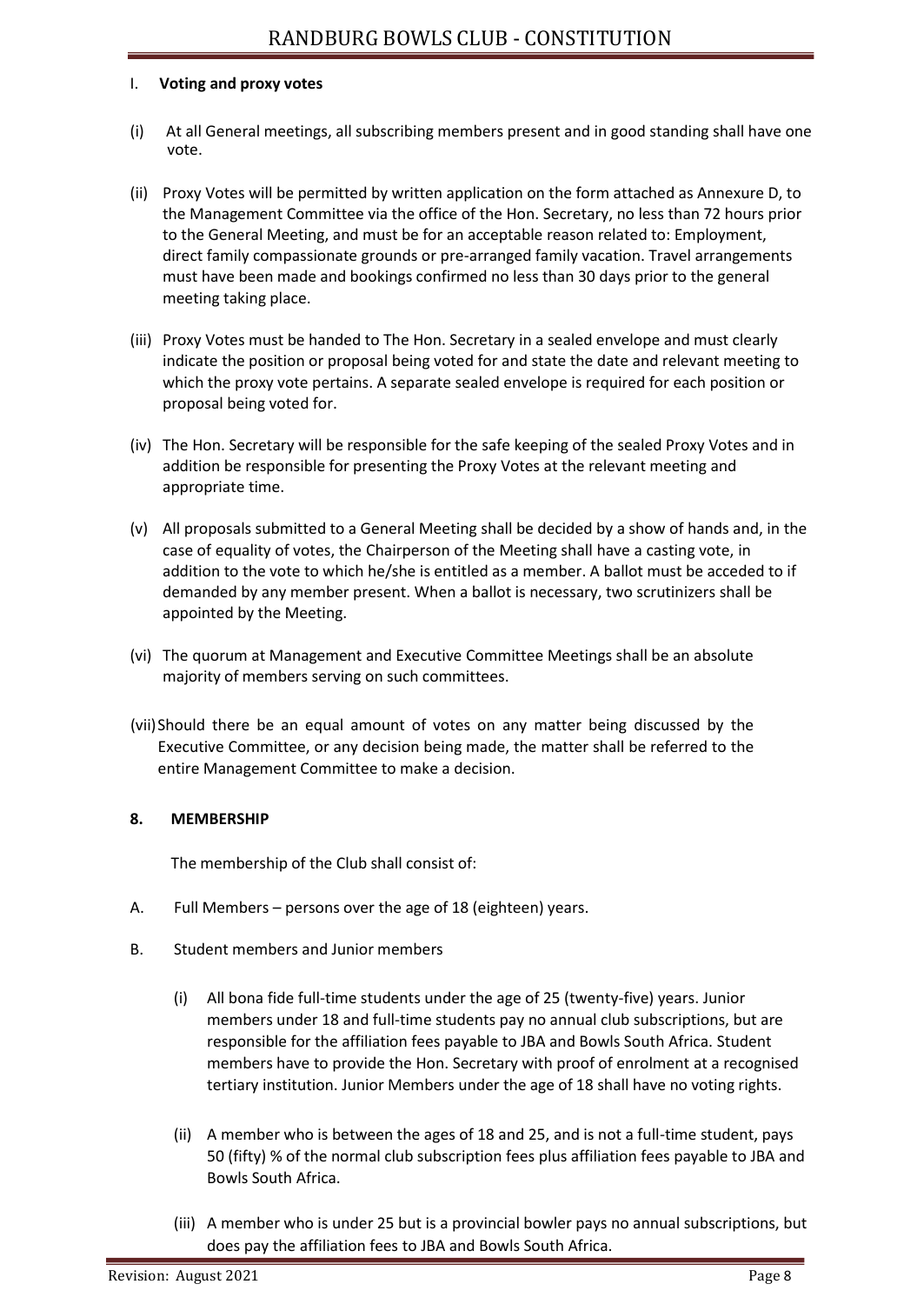#### **C. Senior Members and Married Members.**

A member who has reached the age of 60 before the commencement of the new season and who has been a member of the Club for a period of not less than 10 (ten) consecutive years, may apply to be classified as a Senior Member. Provided further that he or she is not a member of another bowling club, their club subscriptions will be reduced to 75% of the normal club subscriptions. In addition, they will be required to pay the necessary levies and fees to be entitled to full membership privileges.

Where married members, and members who have co-habited as life partners continuously for a minimum period of one year, are both Full Members of the Club, their subscription will be reduced to 90% each of the Full Member subscription rate. In addition, they will be required to pay the necessary levies and fees to be entitled to full membership privileges. Only 1 discount will apply.

#### **D. Social Members**

- (i) Any person may request to become a Social Member by completing the Club's membership application form. Should a Social Member want to participate in a game of bowls, he or she will be responsible for the green fees as determined from time to time by the Management Committee.
- (ii) Social Members shall pay an annual subscription, the amount of which will be at the discretion of the Management Committee and be determined annually prior to the Annual General Meeting and be effective from the 1st day of August of the following year. In addition, such members shall be responsible for levies due to the Club should they wish to play bowls, which is restricted to Sunday mornings and public holidays, and restricted to one game a month.
- (iii) A Social Member may not participate in any club competition nor be selected for any tournaments.
- (iv) A Social Member shall not have the right to hold any office and shall have no voting right whatsoever. The Management Committee shall act under this clause in their absolute discretion and shall be bound by no precedent.
- (v) The total number of Social Members may not exceed 30% (thirty per cent) of bowling members, or any other percentage as decided by the Management Committee from time to time.

#### **E. Family Members**

- (i) Any Full or Senior Club Member in Good Standing, upon written application to the Management Committee, may make application for a direct family member or life time partner to be accepted as a Family Member.
- (ii) A Family Member is not permitted to play bowls other than on official Club Fun Days.
- (iii) A Family Member shall not have the right to hold any office and shall have no voting right whatsoever. The Management Committee shall act under this clause in their absolute discretion and shall be bound by no precedent.
- (iv) A Family Member shall pay an annual subscription, the amount of which will be at the discretion of the Management Committee and be determined annually prior to the Annual General Meeting and be effective on the 1st day of August of the following year.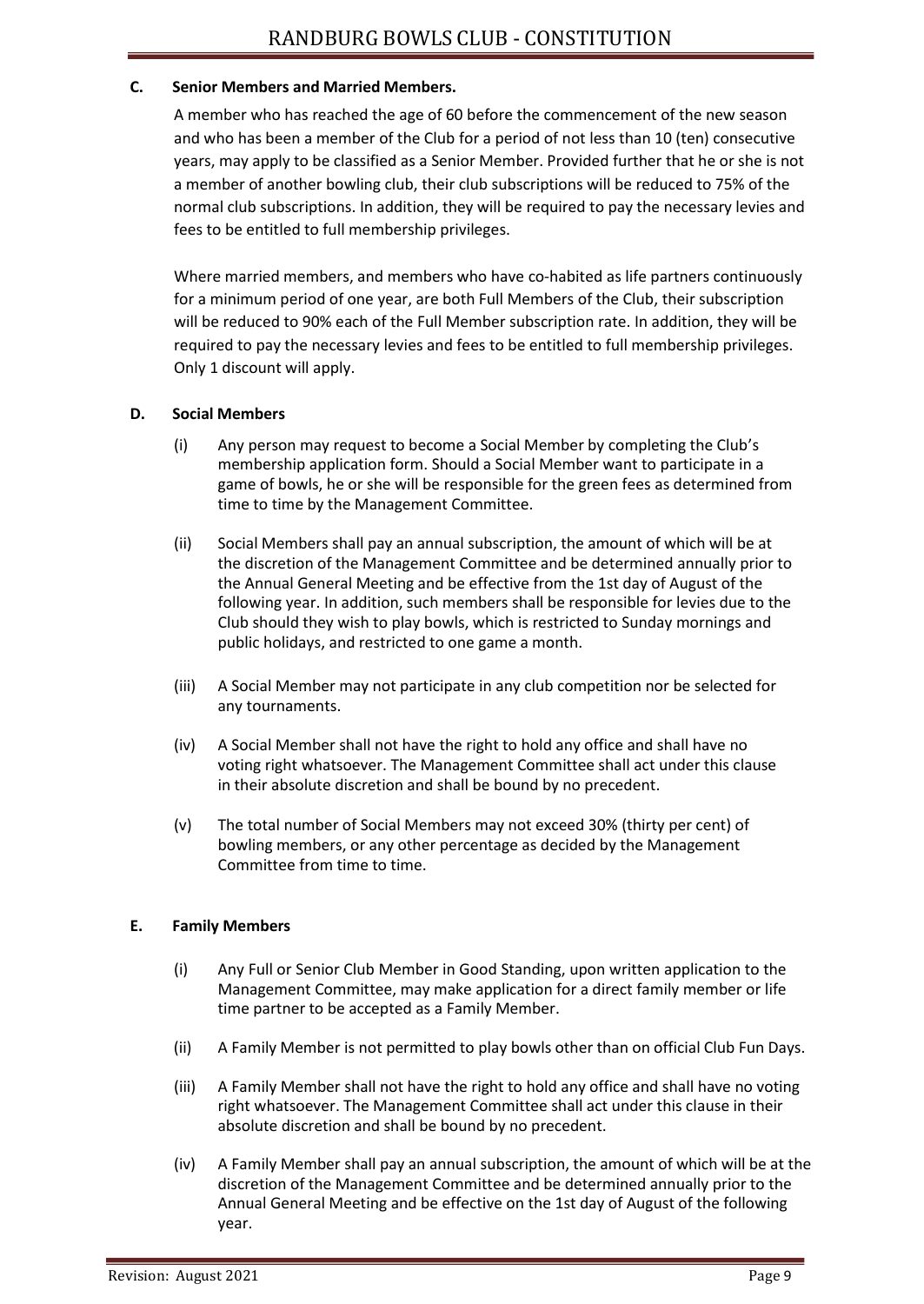#### **F. Temporary Members**

Temporary Membership may be granted to any person providing such person has been introduced by a Club member. Temporary Members will pay a monthly fee of 10% of the annual subscription rate applicable at the time. Temporary Membership may not exceed 3 (three) months. An extension may be granted by the Management Committee should the circumstances warrant it. Temporary Members will not have voting rights, they may not sit on any Committee of the Club nor shall they be eligible to play in any Club competitions or Club selected tournaments.

#### **G. Honorary Members**

- (i) The Management Committee may admit any person to Honorary, Associate, temporary or reciprocity membership for such a period and on such terms as it may determine. No person is eligible as an honorary or associate or temporary or reciprocity member of the Club, save where such eligibility is granted because of such person holding some public office or being bona fide candidate for membership or having conferred some special benefit upon the club.
- (ii) Honorary Members are not eligible as Management Committee and or Selection Committee members, nor shall they take part in Club, district or other competitions unless otherwise decided by the Management Committee.

#### **H. Dual Members:**

- (i) Members holding dual membership must advise the Management Committee in writing which club will be their primary club (i.e. which club is responsible for BSA/JBA affiliation fees).
- (ii) Members not holding "PRIMARY MEMBERSHIP" at Randburg Bowls Club will not be entitled to be nominated or appointed for any position on the Management or Selection Committee.
- (iii) Should Randburg Bowls Club not be the primary club, dual members will only be allowed to enter Club competitions at the sole discretion of the Management Committee.
- (iv) Members who do not hold primary membership at Randburg Bowls Club will not be entitled to represent the Club in any District/National competitions.
- (v) Members of other bowling clubs shall be allowed to practice on Club greens on Wednesday afternoons from 16h00 and on Friday afternoons, subject to green availability and at the discretion of the Green keeper, an Umpire and/or a member of the Management Committee. Practice on any other day shall be by arrangement only.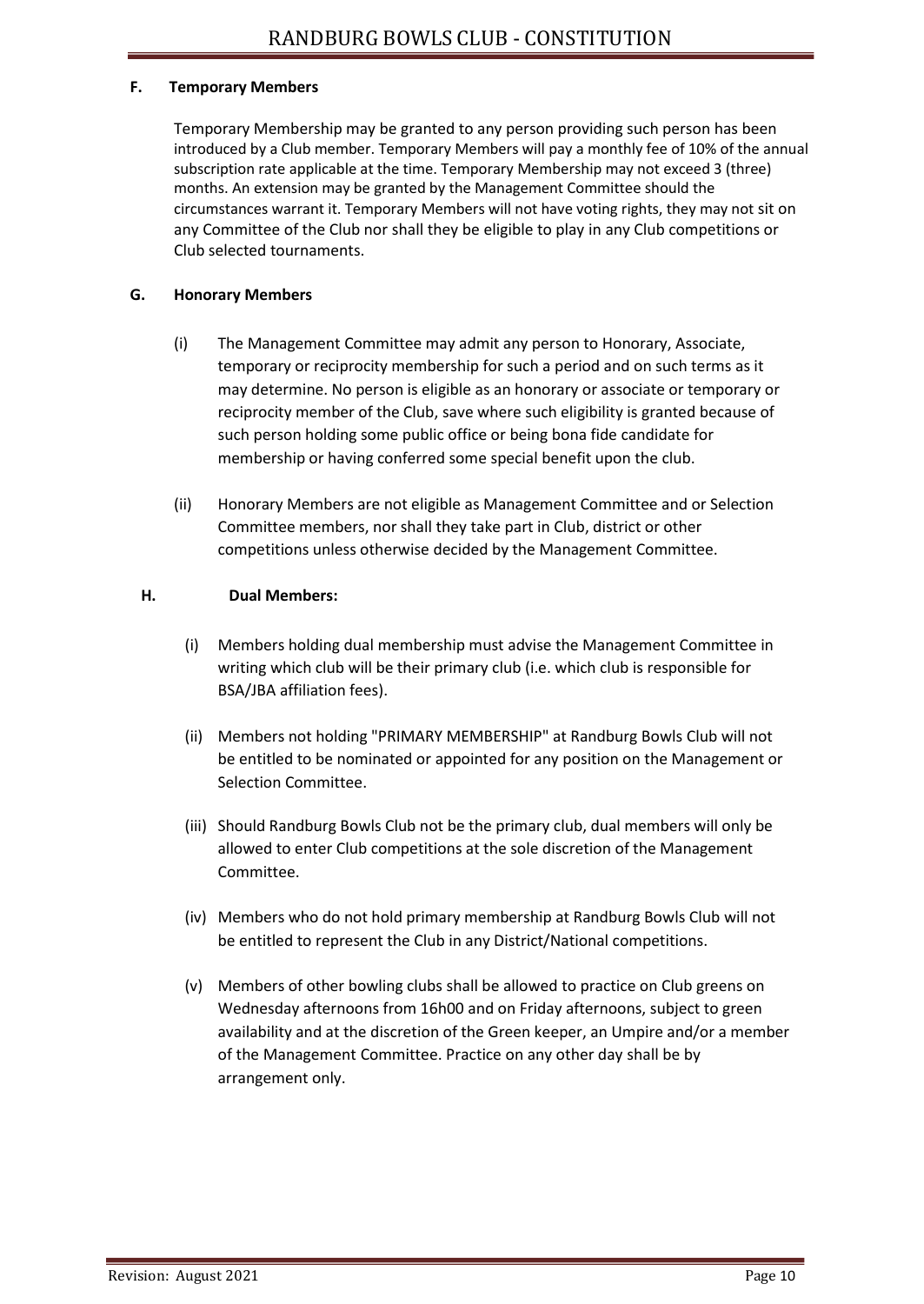#### I. **Honorary Life Members:**

The Management Committee shall have the right to nominate members (of the Club) as Honorary Life Members and the members in a General Meeting shall decide whether to bestow this honour upon such nominated member. This honour will only be conferred on members for long and or meritorious services to the Club. Honorary Life Members shall be exempted from subscriptions, but shall enjoy the full privileges of membership provided the prescribed levies and/or fees are paid to all Governing Bodies.

J. The total number of members shall not exceed the maximum membership as determined by the Management Committee.

#### K. **Application for Membership**

- (i) Every application by a person seeking membership shall be made upon the form prescribed and supplied by the Club. The signed application for membership shall be a distinct acknowledgement on the part of such person that he/she is bound by the Rules and Regulations of the Club and all By-Laws that have been made or may thereafter be made by the Management Committee, and that person accepts the rulings of the committee in all cases and shall not be absolved from the effect of these rules on plea of not having received a copy of them or not having seen them.
- (ii) Each application for membership of the Club shall be exhibited on the notice board of the Club for at least 14 (fourteen) days prior to it being considered by the Executive Committee, and shall indicate the class of membership applied for.
- (iii) The election of persons to membership of the Club is vested in the Executive Committee and such election shall be decided by ballot. Three (3) negatives shall exclude a member from membership to the Club. A single member cannot exercise a veto to the detriment of the future of the Club, e.g. Blackballing.
- (iv) Should any member/s in good standing object to a proposed membership application placed on the Club notice board, such member/s must put their objections in writing to the Management Committee before the next committee where the application will be considered for approval.

#### L. **Entrance Fee**

- (i) An Entrance Fee is payable upon submission of application. During the period until acceptance as a member, no visitor's fees will be payable.
- (ii) If the application is accepted, and the membership not taken up, the Entrance Fee is not refundable.
- (iii) Should the application not be accepted, the Entrance Fee is refundable.
- (iv) Any member in good standing who resigns and applies for re-admission shall be exempted from paying an entrance fee.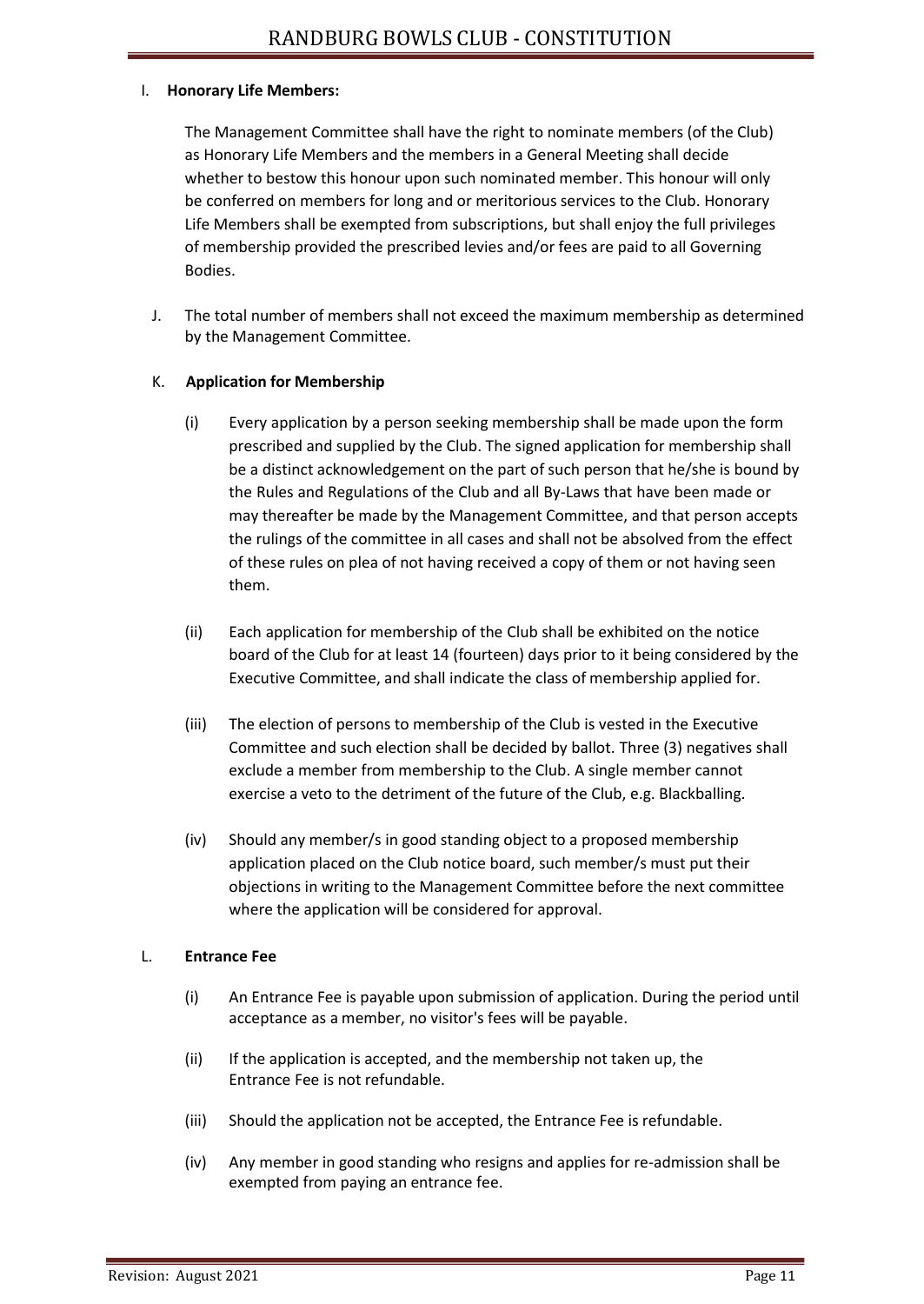(v) The Entrance Fee shall be determined by the Management Committee every year as part of the decision on Club subscriptions.

#### M. **Annual Subscription**

The subscription of a new member shall be calculated as from the date of his or her application, and is payable not later than 30 days after written notice of acceptance as a member by the Club.

#### N. **Resignation of Members**

- (i) All resignations must be in writing, and if the resigning member is in good standing, a Clearance Certificate shall be issued upon request.
- (ii) Any member wanting to resign from the Club shall, prior to the Annual General Meeting, notify the Honorary Secretary in writing accordingly. Otherwise such member shall be liable for the Annual Subscription for the ensuing year.

#### O. **A Member in Good Standing**

A member in good standing shall mean a person who has paid any moneys owing to the Club by him/her in full or is paying it off in accordance and adherence to a written payment arrangement on the Club's official form annexed hereto as Annexure E.

#### **9. FINANCIAL**

- A. The financial affairs of the Club shall be run as that of a non-profit organisation.
- B. The financial year of the Club commences on 1 August in each year.
- C. No debts shall be incurred without the sanction of the Management Committee. The Management Committee shall have no power to incur liabilities exceeding the amount of the assets of the Club, in moneys and effects.
- D. The Hon. Treasurer shall receive all moneys (supported by a pay-in advice) due to the club as soon as possible.
- E. The bank account/s of the Club shall be kept with such registered Financial Institution(s) as the Management Committee may decide upon, in the name of the Randburg Bowls Club.
- F. The Hon. Treasurer shall be permitted to make payments and transfers of funds by Electronic Funds Transfer (EFT). The Executive Committee shall have the right to determine the monthly "Rand" limit amount of transfer that may be made by the Hon. Treasurer.
- G. Any amount in excess of the limit agreed by the Executive Committee is to be verified by the President or Vice President, by email or any other written confirmation, prior to the transfer taking effect.
- H. CASH DEPOSITS: Cash uplifted from the Club's safe is to be checked by the Hon. Treasurer and one other Management Committee Member prior to being removed from the Club for depositing at the bank.
- I. The Club shall be prohibited from directly or indirectly distributing any surplus funds to any person. Such funds shall be retained for asset replacement and contingency.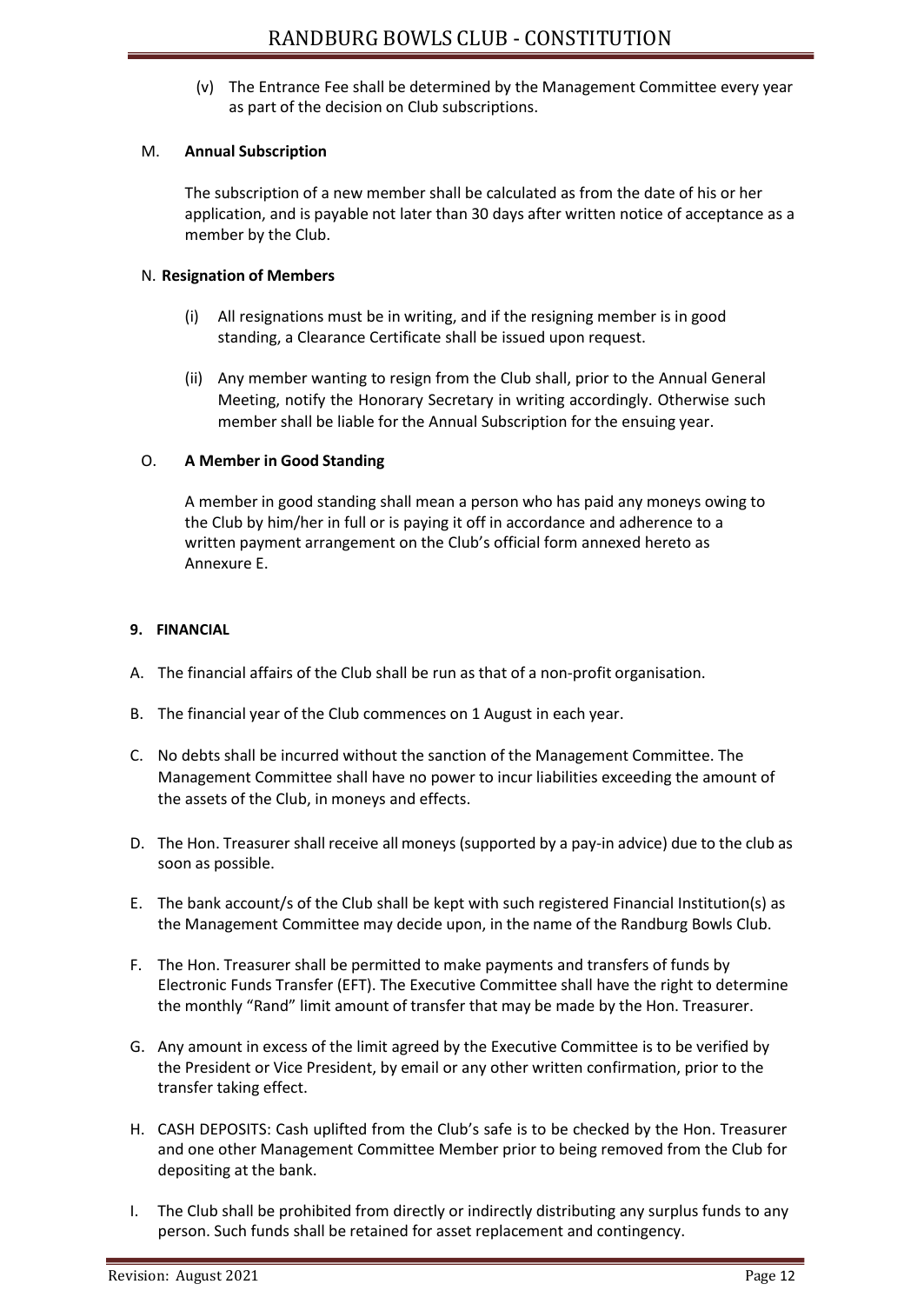- J. The Club shall not pay any remuneration to any person that is excessive, having regard to what is generally considered reasonable in the sector and in relation to the service rendered, nor may any remuneration be determined as a percentage of any amounts received or accrued to the Club.
- K. The Club shall submit to the Commissioner of the South African Revenue Services or any other legislated statutory approved body a copy of any amendments to the Constitution or any other written instrument under which it is established.
- L. The Club's Auditors may not be members of the Management Committee and shall be appointed at the Annual General Meeting. They shall examine all books of account and vouchers, pertaining to the operation of the club and certify as to the correctness thereof and shall be entitled to draw to the attention of the Management Committee any item(s) which in their opinion appear irregular. It shall be the specific duty of the Club's Auditors to check that all members are in good financial standing with the Club. The audit must be done on an annual basis.

#### **K. Annual Subscriptions**

- (i) The Hon Treasurer will present a statement of accounts for the period August to May YTD, together with a proposed budget for the next financial year, to the Management Committee not later than the third week in June. This Committee will study these documents, and if necessary, increase the subscription rate for the next financial year by an amount not exceeding 10% of the existing rate. However, should it be found than the increase is more than 10% then the annual subscription rate for membership shall be determined at Annual General Meeting level. Any difference in the subscription rate so determined and that of the previous year shall become payable with retrospective effect as from the commencement of the current financial year. Any difference payable as a result of increased subscription rates shall be paid within a period of six weeks from the date of determination of such rate of subscriptions.
- (ii) Levies payable to the governing bodies must be added to club subscription fees to determine the amount payable by each member.
- (iii) The Hon. Treasurer shall ensure that all members are invoiced for the following year by no later than 31 July of the current year. In order to be eligible to vote on the next Annual General Meeting, the member must have paid his/her balance in full a week prior to the date of the Annual General Meeting, or must have made a payment arrangement in writing on the official Club form annexed hereto as Annexure E, which form must be signed by the member and the Hon. Treasurer. The maximum repayment term is 6 (six) months, commencing from 1 August of each year.

#### M. **Failure to effect payment**

(i) If any member fails to pay the full annual subscription and fees within six  $(6)$  weeks of the commencement of the financial year, notice thereof shall be sent, by registered post or email, by the Honorary Treasurer, to the defaulter's last known address. If the amount owing is not paid within one month of the date of such letter or electronic message, or such period as the Executive Committee may in its discretion allow. His/her membership shall be terminated with "Immediate Effect" and that person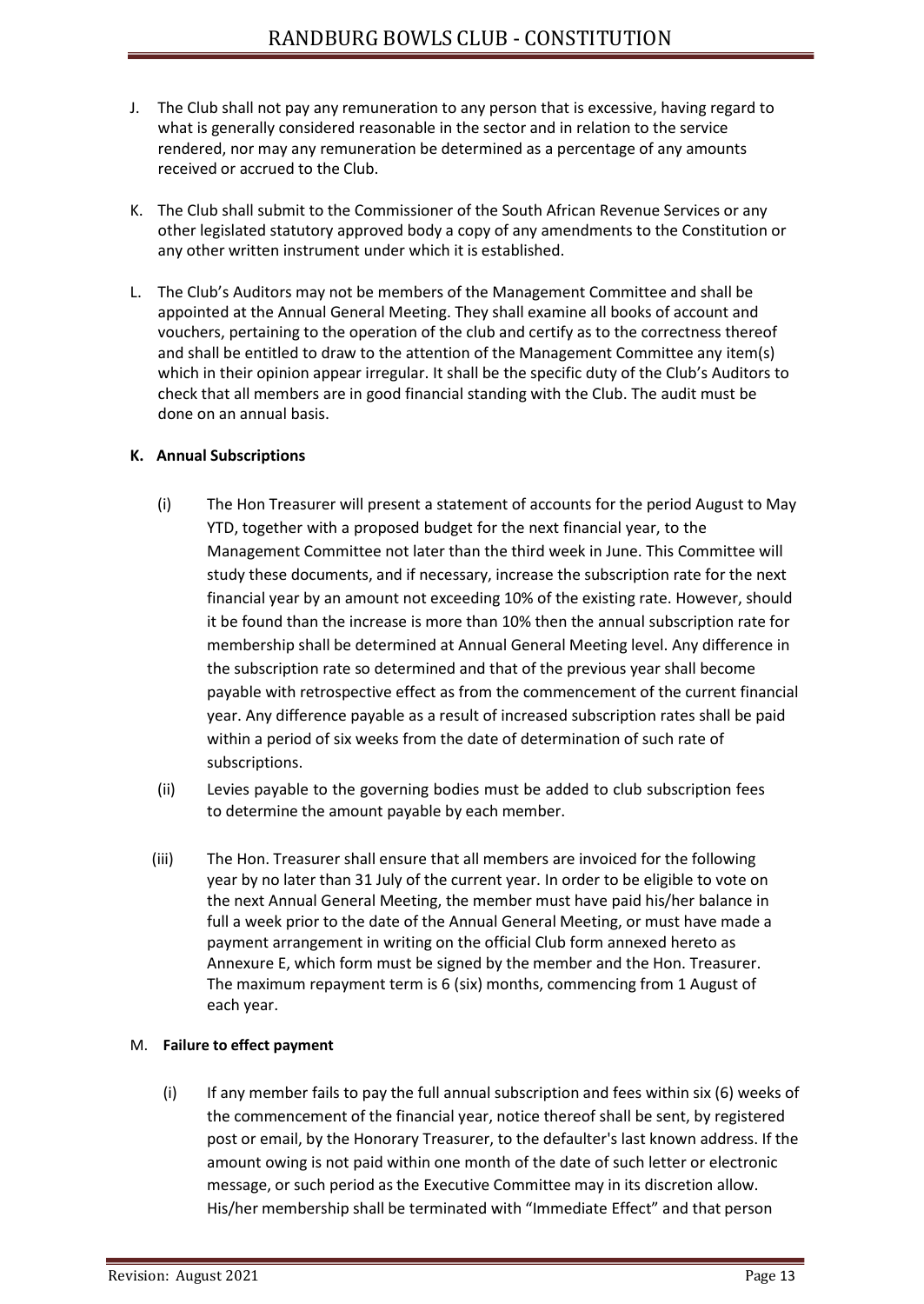shall not enjoy any of the privileges of the club, without written permission of the Executive Committee.

- (ii) Should a member with a repayment agreement default on a single payment, his/her membership shall be suspended, and a registered letter or electronic message be sent to the member concerned, in terms of paragraph (iii).
- (iii) In the case of non-payment, the member shall cease to be a member and shall not be permitted to enjoy the facilities of the Club. Such member may, however, be reinstated on application, at the sole and absolute discretion of the Management Committee against payment of such arrears subscriptions, penalties or any reentrance fee as may be decided upon by the Management Committee.

#### **10. DISCIPLINARY COMMITTEE**

- A. The members of this committee shall be the President, Vice-President, Hon. Secretary and the Men's and Ladies Club Captains. The President, or in his absence, the Vice-President shall be the Chairperson.
- B. In the event of one or more of these persons not being available, the President or Vice-President, as the case may be, shall have the power to co-opt members from the Management Committee.
- C. Should any member, in the opinion of the Management Committee, commit any wilful breach of the Constitution or By-Laws of the Club, or be guilty of improper, dishonest or unsportsmanlike conduct, or fail to make payment of monies due to the Club after due notice, or be guilty of conduct in any way offensive to members or to the Management Committee, or introduce into the Club any person whose presence therein shall be prejudicial to the interests or reputation of the Club, or objectionable to the members, or any member be guilty, in the opinion of the Management Committee, of conduct unbecoming or prejudicial to the interest and reputation of the Club, whether within Club's precincts or outside them, the Management Committee shall call upon such member to appear before the Disciplinary Committee and to explain his or her conduct and, should such member fail to appear when called upon, the Disciplinary Committee shall have power to:
	- (i) Suspend or otherwise deal with such a member.
	- (ii) Expel such member, who shall be ineligible for re-admission as a member.
	- (iii) Deprive such member of any or all the rights, benefits and advantages of his or her membership during such time or period as the Disciplinary Committee deems fit and advisable.
	- (iv) To suspend such member and call upon him or her in writing, through the Honorary Secretary, to resign and, if such member fails to resign within seven (7) days of the date of such request, to expel such member who shall be ineligible for re-admission as a member.
- D. Any member who is expelled or suspended or otherwise dealt with by the Disciplinary Committee in terms of Clause C shall have the right of appeal and notice thereof shall be supported by ten (10) members in good standing. Upon receipt of such notice, the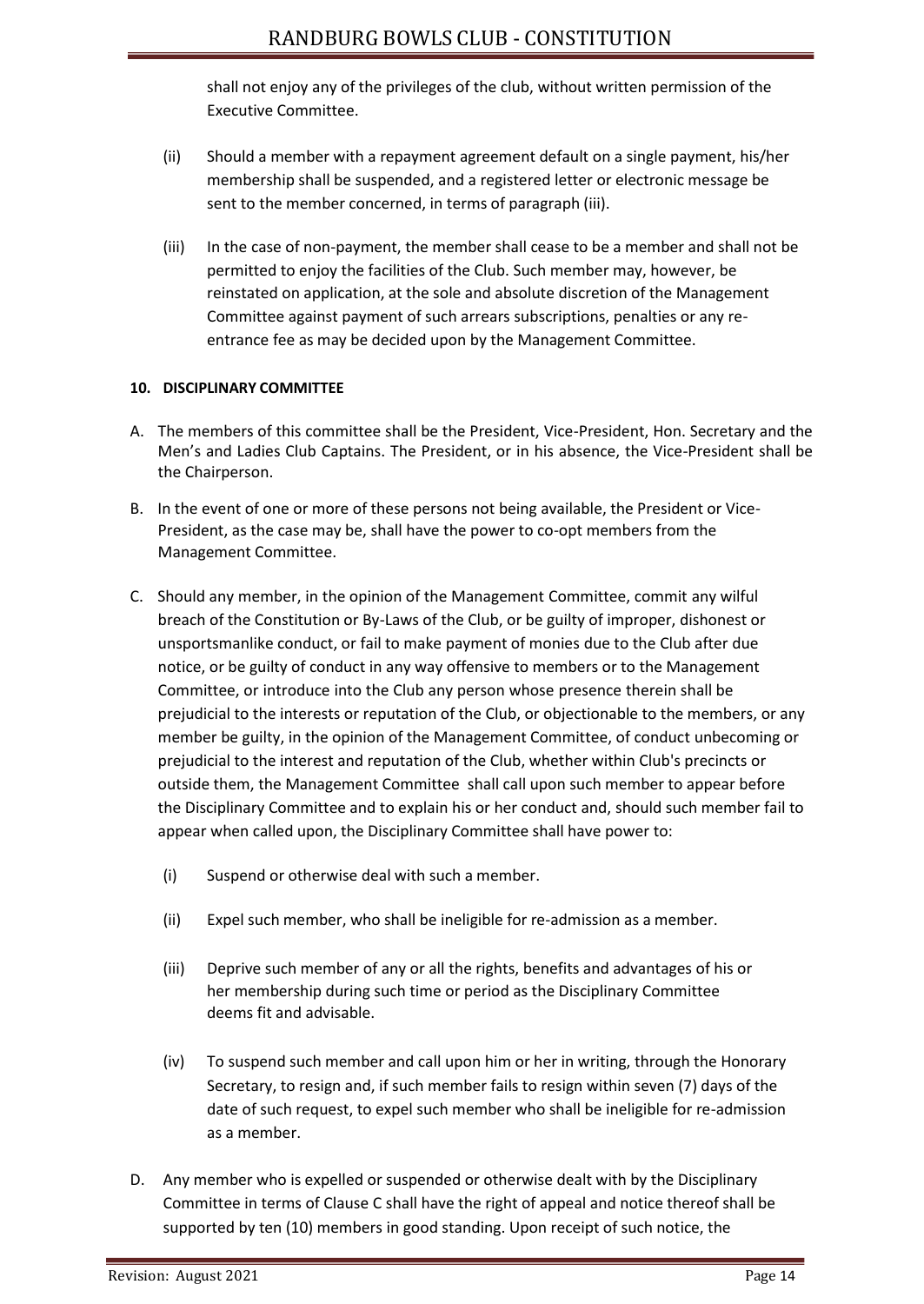Honorary Secretary shall forthwith convene a Special General Meeting to consider such appeal.

E. The fact that any such decision of the Disciplinary Committee, as is herein contemplated, shall be under appeal, shall not have the effect of suspending the operation of such decision pending the hearing of the appeal.

#### **11. COMPETITIONS**

- A. Competition Secretaries for the Men and Ladies will be appointed by the Management Committee. They shall arrange all Club competitions in accordance with the Club By-Laws and in accordance with the directives of the Management Committee. The Competition Secretaries shall report to the Management Committee, either verbally or in writing, at the monthly Management Committee meetings.
- B. Selection Committees for Men and Ladies:
	- (i) The Club shall enter such competitions as the Management Committee may from time to time decide.
	- (ii) The Selection Committees (Men and Ladies) shall consist of four elected members and the respective captains..
	- (iii) If a member or members resign from the Selection Committee, the replacement or replacements shall be appointed by the Club Captain and the remaining members of the Selection Committee.
	- (iv) If the Entire Selection Committee resigns then the Club Management Committee shall appoint a new selection committee.
	- (v) The Club selection policies shall form part of the Club By-Laws and may be amended from time to time by the Management Committee according to the needs of the club.

#### **12. SUB-COMMITTEES**

Sub-Committees may be appointed as and when required by the Management Committee. The duties and responsibilities of all Sub-Committees shall be defined in the By-Laws and may be amended by the Management Committee from time to time. The Convenors of such Sub-Committees shall report to the Management Committee verbally or in writing on all activities and decisions at its monthly meeting.

#### **13. GENERAL**

A. This Constitution may be added to, varied, altered, amended or modified by resolution of a majority of two-thirds of the votes of the members present at an Annual General Meeting or a Special General Meeting, after such proposed additions, variations, alterations, amendments or modifications shall have been posted on the Club's Notice Board for a period including not less than two week-ends prior to such General or Special General Meeting as the case may be.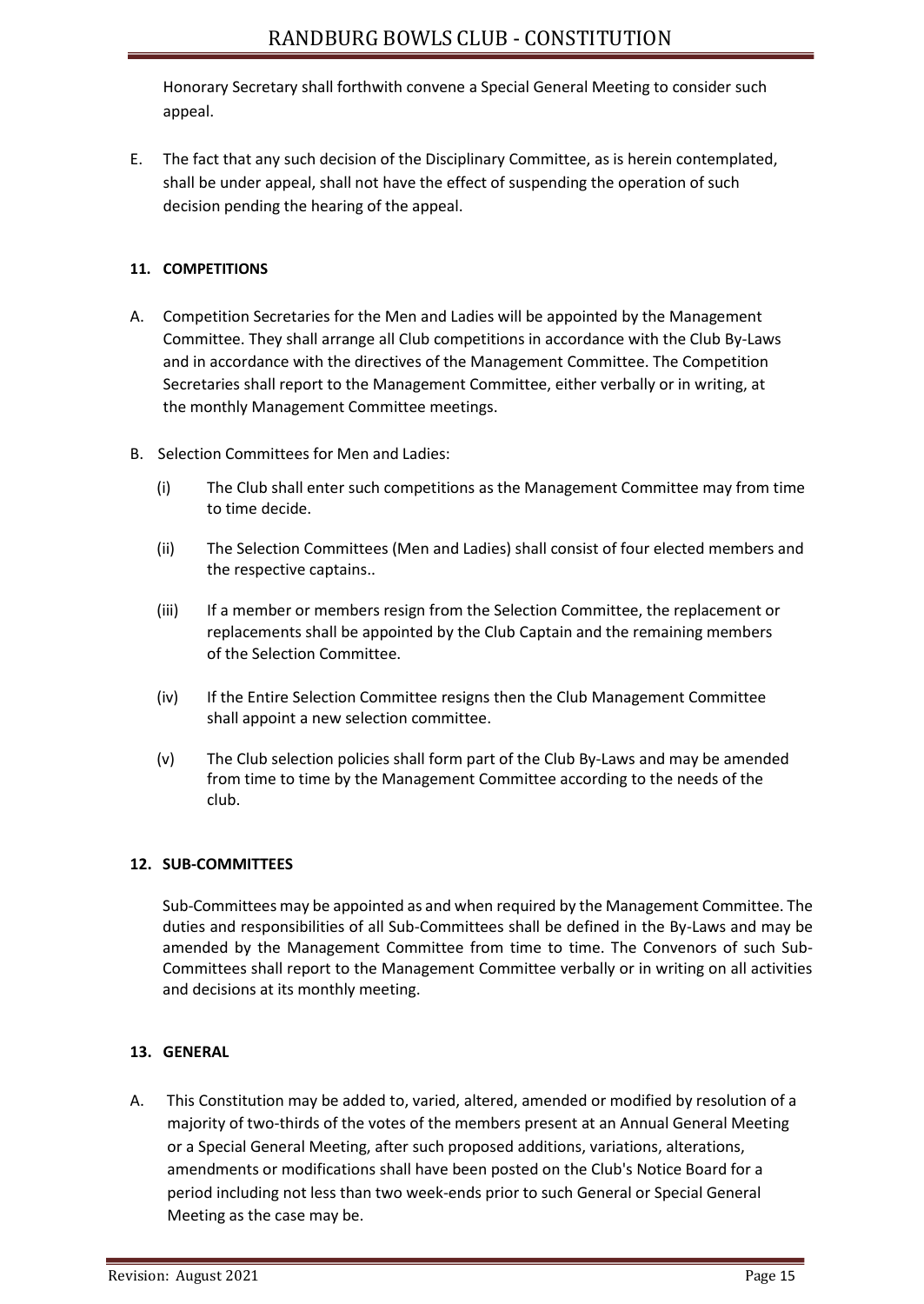- B. In case of doubt as to the meaning or interpretation of the Constitution and By-Laws, the Management Committee shall be the final arbiter, and its decision shall be binding upon the members.
- C. Any amendments to the Constitution in terms of Clause 13(A) and/or any alterations to the By-Laws in terms of Clause 4(m) shall come into force and effects immediately upon adoption save where specifically provided to the contrary by the meeting/members as the case may be.
- D. Every member shall be entitled to and shall upon request receive on joining the Club a copy of the Constitution and By-Laws applicable at the time and shall be bound by them in every respect.
- E. The Management Committee will ensure that the Members of the Club adhere to all Acts, Regulations, Municipal By-Laws, Ordinances, etc. applicable to the Club and will similarly keep such registers as required by law.

#### **14. DISSOLUTION**

- A. The Club may be dissolved by resolution of not less than three-quarters of the Members present and entitled to vote at a General Meeting specially called for that purpose and of which not less than twenty-one (21) days written notice during the playing season shall have been given.
- B. In the event of dissolution, the Club shall be wound up by the Management Committee then holding office. The assets shall be transferred to any other recreational club which is approved by the Commissioner of the South African Revenue Services or to an approved Public Benefit Organisation.

#### **15. INTEREST OF MEMBERS IN CLUB ASSETS**

- A. Membership of the Club shall not confer on any member any right, title or interest to or in any moneys, property or assets of the Club but shall only confer on such member the right and privilege to enter upon the premises of the Club and to use and enjoy same for the purpose determined by the Management Committee and subject to such restrictions as the Management Committee may from time to time impose and the regulations and By-Laws of the Club applicable from time to time.
- B. Subject to the provisions of the Liquor Act, as amended from time to time, no profits of the sale of liquor by the Club shall accrue to any individual.
- C. Only members of the Club (including bona fide reciprocity members) shall be permitted to pay for accommodation therein or liquor or refreshments supplied therein.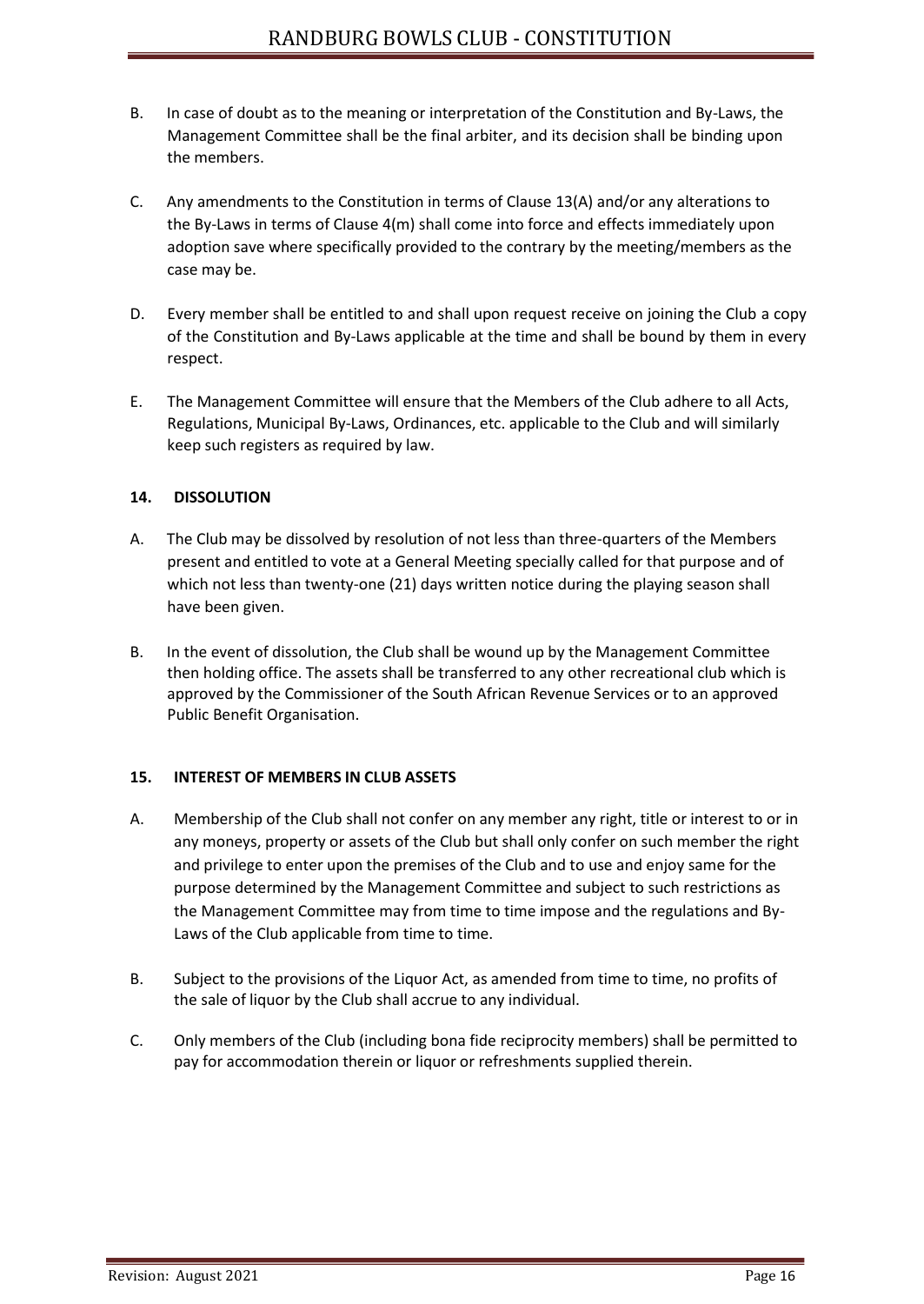#### **16. LIABILITY AND INDEMNITY**

Every member of the Club, including Members of the Management Committee or other officers or employees of the Club, shall be indemnified by the Club in respect of any legal liability devolving upon them for all costs, losses and expenses which may occur or become liable for by reason of any act or thing done by them in the discharge of their duties unless caused through their own gross negligence, default, unlawful act, breach of duty or breach of trust.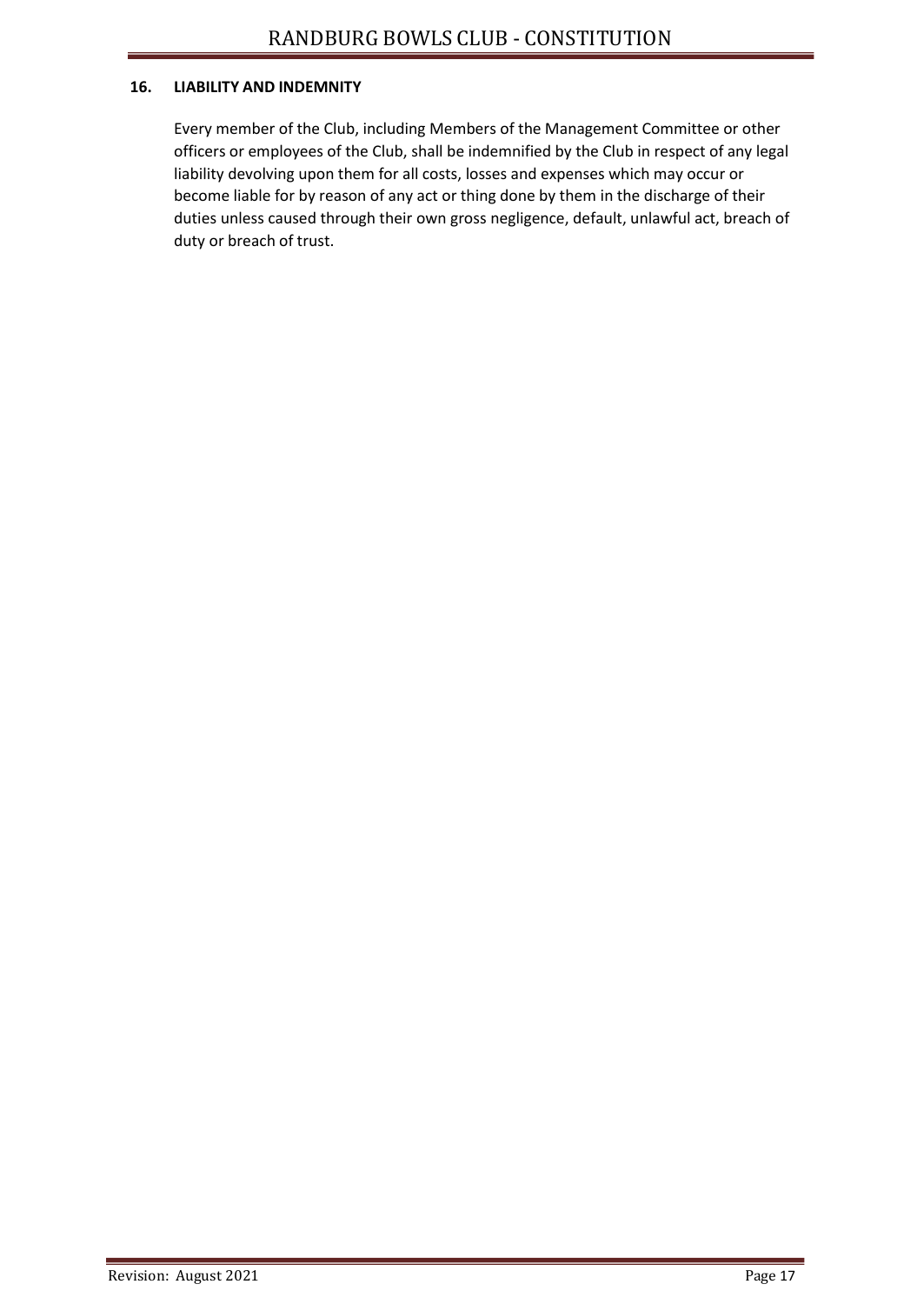# **BY-LAWS**

#### **1. RULES OF THE GAME**

The Playing of Bowls on the Club greens shall be regulated by and be in accordance with the Laws, Rules and Regulations laid down by Bowls South Africa (BSA).

#### **2. DRESS CODE**

- A. Players must at all times appear in bowling attire as laid down by BSA when organised play is in progress and in official Club colours (attire) when participating in representative play at home or away [See annexure A attached].
- B. Men may wear white shorts with plain white ankle socks for "Tabs" play. For "Tabs" sessions on Sunday mornings and Wednesday afternoons, casual smart dress will be permitted except where outside competitions are being played at the Club.

#### **3. DAYS AND TIMES OF PLAY**

- A. The official days of play shall be Saturdays, Sundays, Wednesdays and Public Holidays prescribed in terms of the Public Holidays Act. Notwithstanding anything to the contrary this excludes Christmas Day and Good Friday.
- B. The official times of play, unless otherwise notified by the Management Committee, shall be:
	- (i) Morning play on Saturday, Sunday and Public Holidays at 09h00 from the opening of the bowls season until the last day of April. Thereafter play shall commence at 09h30.
	- (iii) Afternoon play on Wednesday, Saturday, Sunday and Public Holidays at 14h00 from the opening of the bowls season until the last day of April. Thereafter play shall commence at 13h30.
	- NB: Membership tabs must be placed in the box provided not later than fifteen (15) minutes before these times.

#### C. MIXED PLAY

Alternate Wednesday and Saturday afternoons and also Public Holidays will be Mixed Play.

#### E. BOUNCE GAMES

- (i) May be arranged on Monday, Tuesday, Thursday, Friday and Sunday afternoons, provided greens space is available.
- (ii) During tabs-in periods two (2) hours after play has commenced provided greens space is available.
- (iii) Save and except for competitions, play on official days shall be regulated by each member having his or her tab placed in the holder provided for the purpose within the prescribed time, which will be under the control of the Management Committee who will make the draw and nominate the class of play, whether fours, trips, pairs or singles.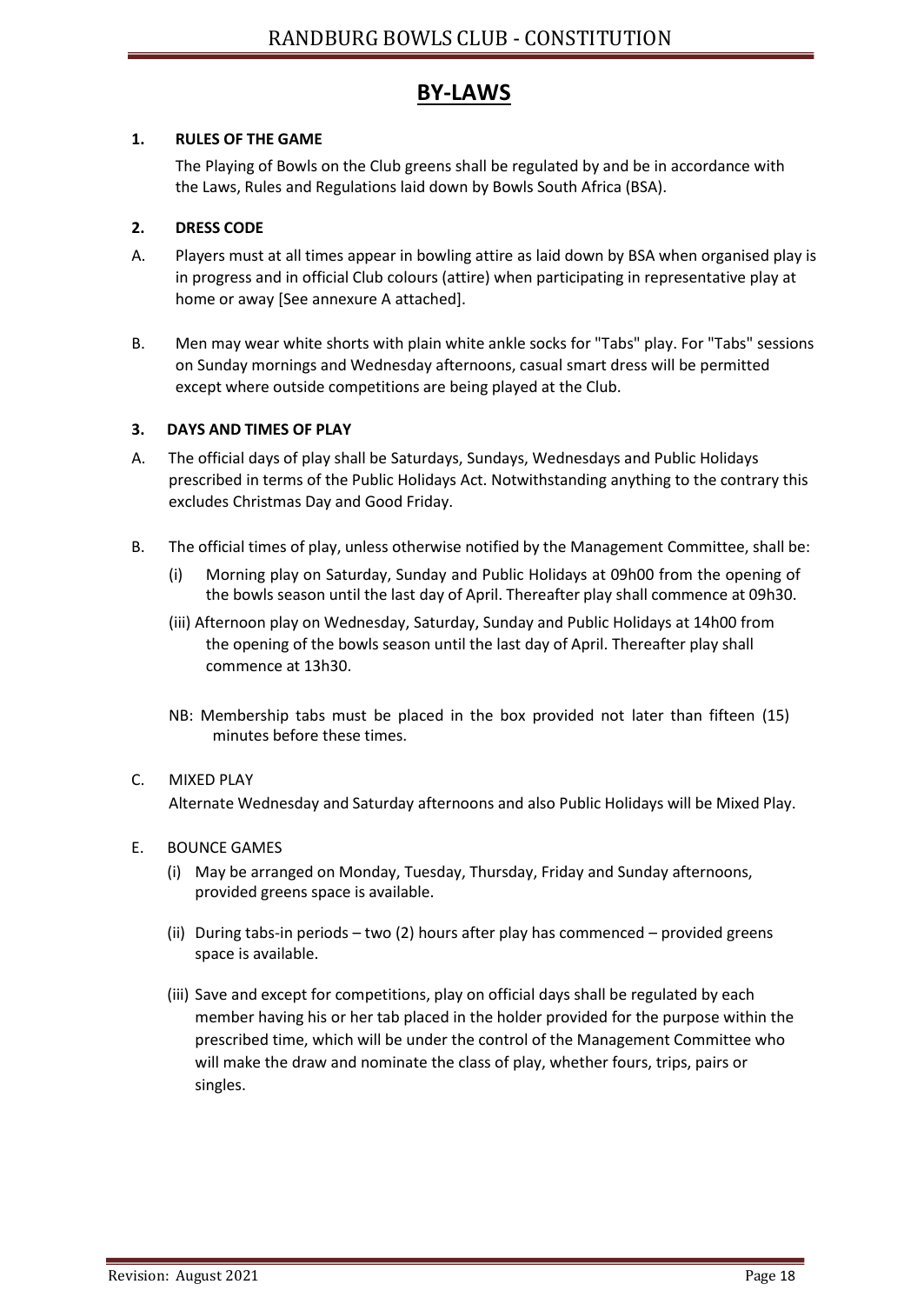#### **4. GREENS**

The decision as to the availability or fitness for play at any stage of the greens or any part thereof shall vest in the Green Keeper who will liaise with the available members of the Executive Committee before taking a decision on these matters, or in the Green Keeper's absence, any member of the Executive Committee, or in their absence, any member of the Management Committee.

#### **5. VISITORS**

- A. Members shall have the privilege to invite guests to play at the Club on any day provided that such member shall be fully responsible for such visitor's acts and needs, and provided they sign the visitor's book.
- B. Visiting Teams may however only be invited by authority of the Management Committee.
- C. All visitors shall pay a green fee which will be determined by the Management Committee from time to time.
- D. Notwithstanding anything to the contrary such visitor wishing to play more than once a month will be required to apply for full club membership. No visitors will be permitted to play unless he/she is in possession of a valid membership card issued by BSA.
- D. In the case of any visitor visiting the district and wishing to play more than once a month, such matter shall be referred to the Management Committee for consideration. In such event the Management Committee shall have the power to waive the matter as far as it relates to the time factor.
- E. A member of another bowling club shall be allowed to practice on Club greens on Wednesday and Friday afternoons from 16h00, subject to green space availability and at the discretion of the Green Keeper, an umpire and/or a member of the Management Committee. Any other day shall be by arrangement only.

#### **6. COMPETITIONS**

- A. CLUB COMPETITIONS
	- (i) The entrance fees as determined by the Management Committee from time to time for Club Competitions are payable at the time of entry.
	- (ii) Club Competitions shall have preference in the use of greens provided however that, if required, four rinks shall always remain available for ordinary play .
	- (iii) The Competition Secretaries shall have full control and authority over the running of Club Competitions, subject to Management Committee discretion.
	- (iv) Any competitor who does not report for a competition after having been carded (see B(i) below), shall be scratched. However, the Management Committee shall have the discretion in the application of this rule.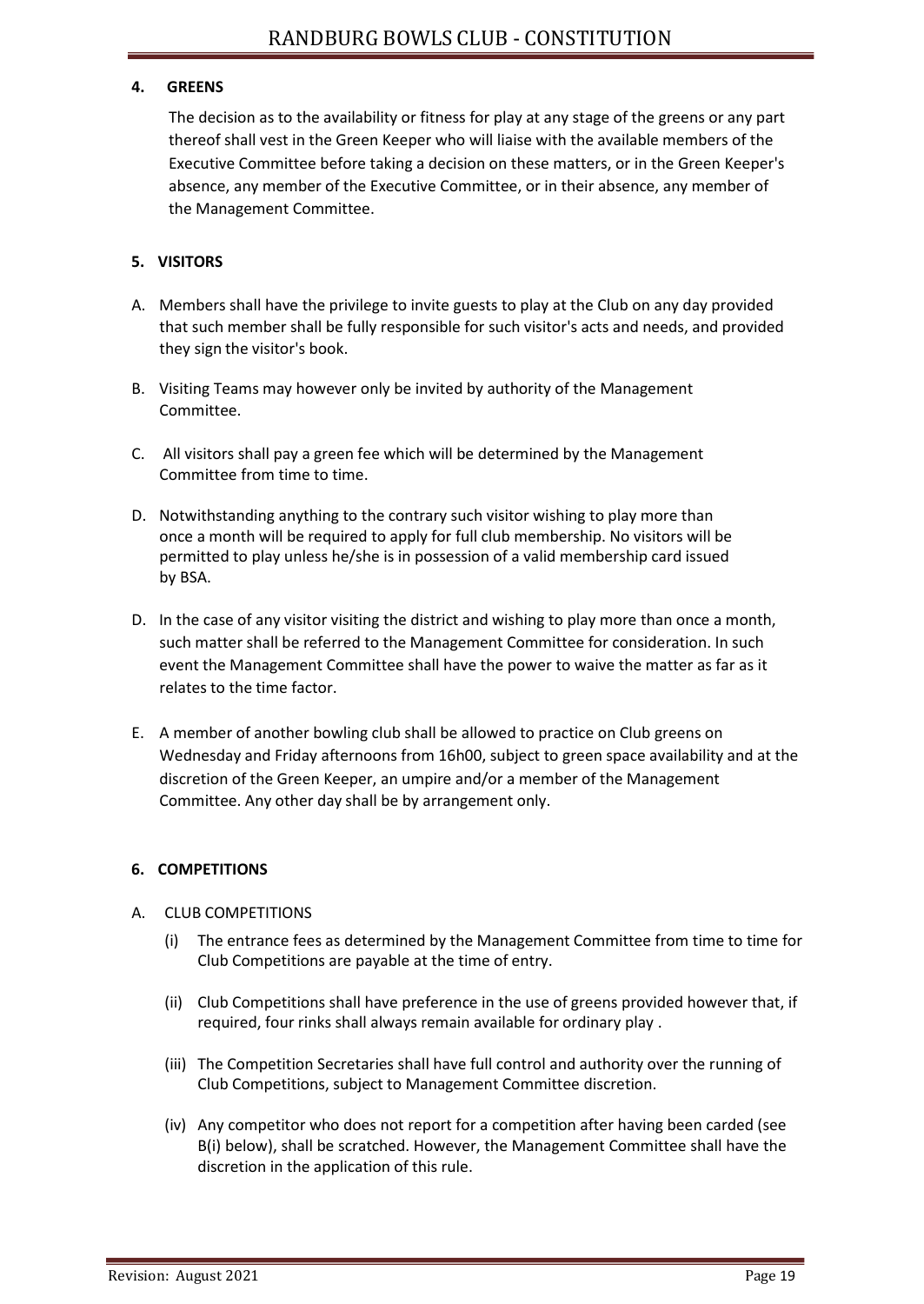#### B. CARDING

- (i) Carding shall mean that notification has been posted on the notice board, or personal notification given to the competitors, advising the competition date and time. The onus shall be upon the competitor to ascertain when any specific competition is to be played.
- (ii) Before carding a competitor, the Competition Secretary shall refer to the Club's leave roster, and also take into consideration Sub-Clause (v) hereunder.
- (iii) A competitor must place his or her name on the leave roster not less than 14 days before the period of leave of absence. However, in emergency cases the competitor must discuss the matter with the Competition Secretary.
- (iv) A competitor present at the club in bowling dress may be carded. Refusing to play will be regarded as one of the three refusals permitted.
- (v) In cases where inclement weather prevents play the Competition Secretary shall have the sole discretion to make other suitable arrangements.
- (vi) Subject to the provisions of Sub Clause B(iv) above when considering a member's and or teams availability for carding purposes, the Competition Secretary shall be entitled to scratch any competitor who, for any reason other than participation in official tournaments such as BSA and JBA sanctioned tournaments, is not available on the date when carded.
- (vii) If any competitor is unable to complete a game because of illness the opponent may claim the game unless agreement is reached between the contestants at the time of such illness that the game be finished, or alternatively, replayed at a later date. The Competition Secretary must be notified of such agreement as soon as possible.
- (viii) A game may only be replayed if five (5) ends or less have been completed. If more than five (5) ends have been completed then the scores are brought forward and the game is continued at a mutually accepted time from that point onwards.
- (ix) All games played in connection with the Club competitions, shall be played under the Rules and Regulations of BSA, save for the following Club Rulings, which shall apply in the case of substitutes:
	- a. A substitute for any game shall be drawn from the hat from such persons as are available of the same grading as, or of a lesser grading than, the person to be replaced. The draw will be done in the presence of the Skips concerned, except in the case of selected pairs when the remaining player may select a substitute from eligible members.
	- b. No player may substitute for another if he or she has participated or is participating in that particular competition. In the event of no substitute being available, the team shall be scratched.
	- c. Pairs substitutes will be allowed in the first round only and such substitutes shall continue in the place of the person replaced. In drawn pairs, a substitute of the same rank as the one he or she is substituting for should be identified.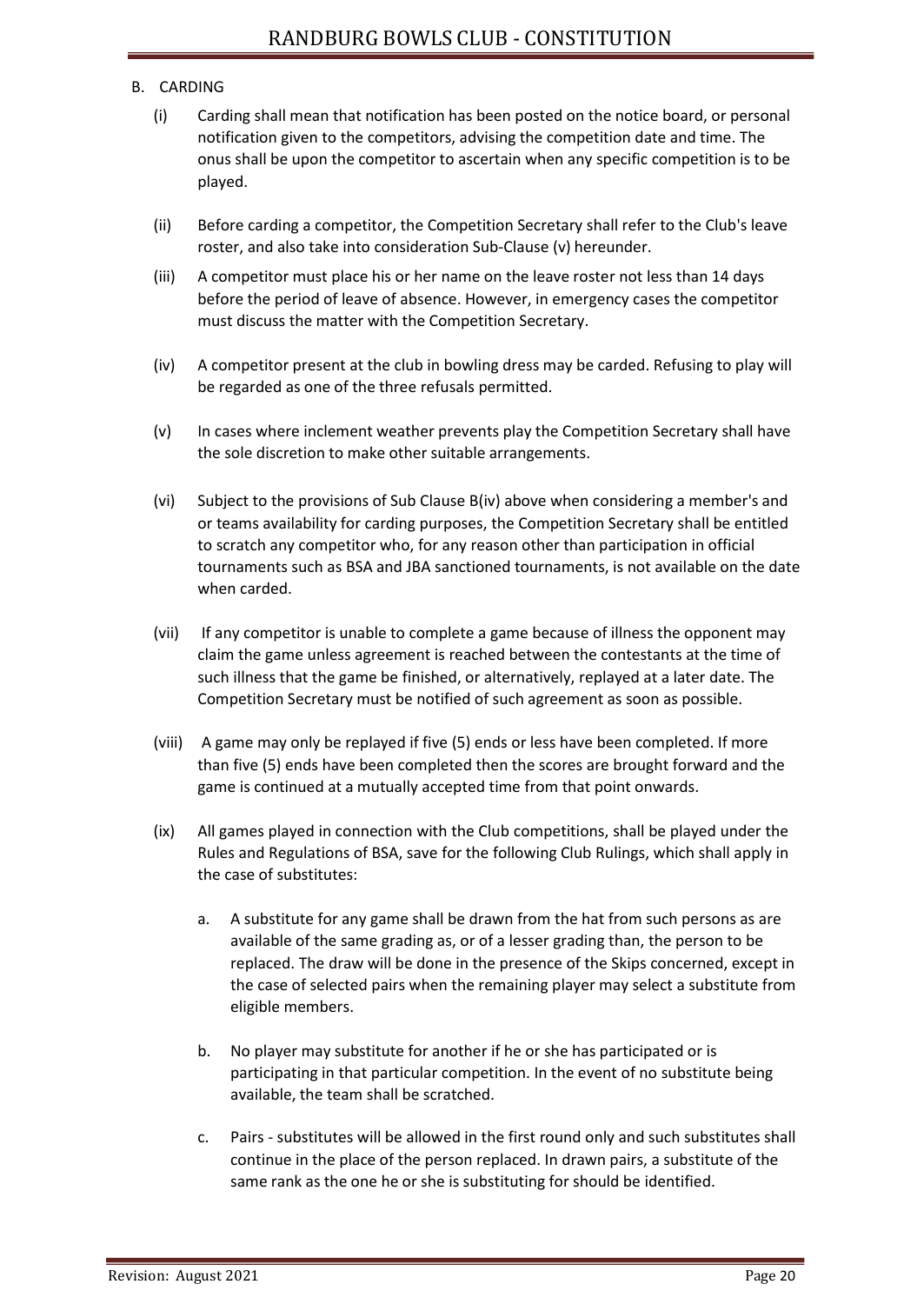C. RINKS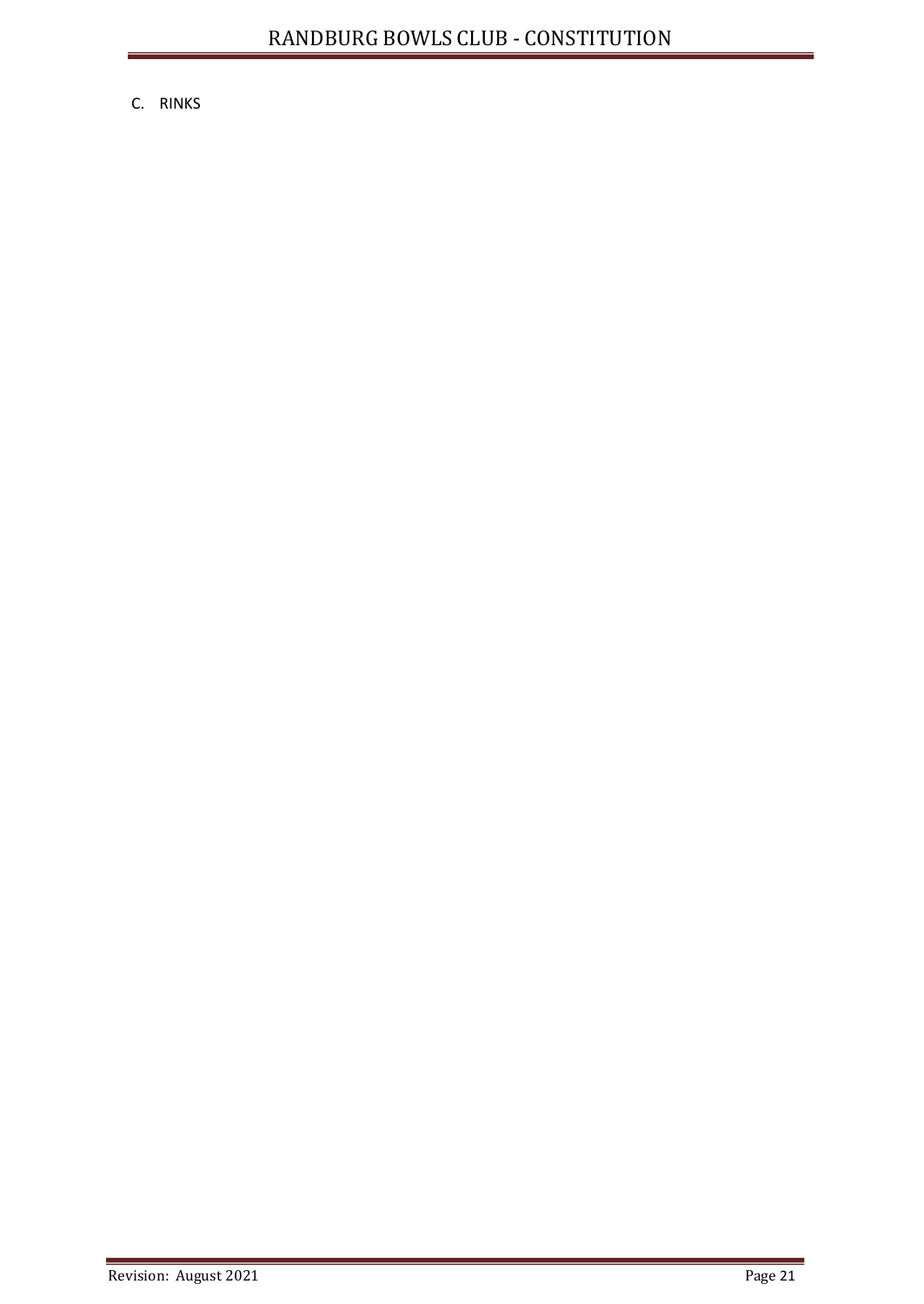- (i) In the event of a Skip being absent, the Third shall skip. One substitute may enter the competition in any round and shall fall out when the player originally entered is available, but the same person may again substitute for any player in that rink.
- (ii) A Novice shall be defined as a member who has not previously won a singles competition, in this or any other Club, and who has not been a member of a bowls club for more than three (3) bowls seasons.
- (iii) Any member of the Club who is (in the opinion of the Management Committee) not a regular player on the Club greens, shall not be selected to represent the Club in representative matches and tournaments. Whilst a member may also have been a member of another Bowls Club, he or she shall not be eligible to play in the same official Outside Competitions for the other Club during that season.
- (iv) The Selection Committee shall be responsible for the Division of the Club in the event of two (2) or more sections being entered for league matches and for the selection of players for league matches and any other outside competitions at which the Club wishes to be represented. A member of the Management Committee and/or Selection Committee may play in any such selected teams.
- (v) It shall be the duty of the Reserve Players to be present at the Clubhouse prior to departure of the team(s) to the playing venue for the matches for which they have been chosen as reserves.
- (vi) In the event of any vacancy/ies the reserves shall be entitled to play in the order of their selection as reserves, in the position/s decided upon by the Skip and or Team Captain.
- (vii) In all cases when a team is to be selected by the club, all members of the Selection Committee who have made themselves available for selection for that team, must excuse themselves from selecting that particular team. Should the remaining selectors then be less than five (5), the Selection Committee will co-opt members of the club who have not made themselves available for selection, and appoint a Convenor from their ranks.
- (viii) In the case where a Club selected side is entered and the entrance fee is paid by the Club, all prize monies shall revert to the Club.

#### **7. GENERAL**

- A. Any suggestions, recommendations or complaints which members wish to bring to the attention of the Management Committee, shall be in writing and addressed to the Honorary Secretary.
- B. Children will be allowed at the Club but must at all times be kept under proper control.
- C. No pets are allowed on the Club's premises.
- D. Each newly elected Management or Selection Committee shall only commence with their duties of office at the close of the Annual General Meeting at which he or she was elected.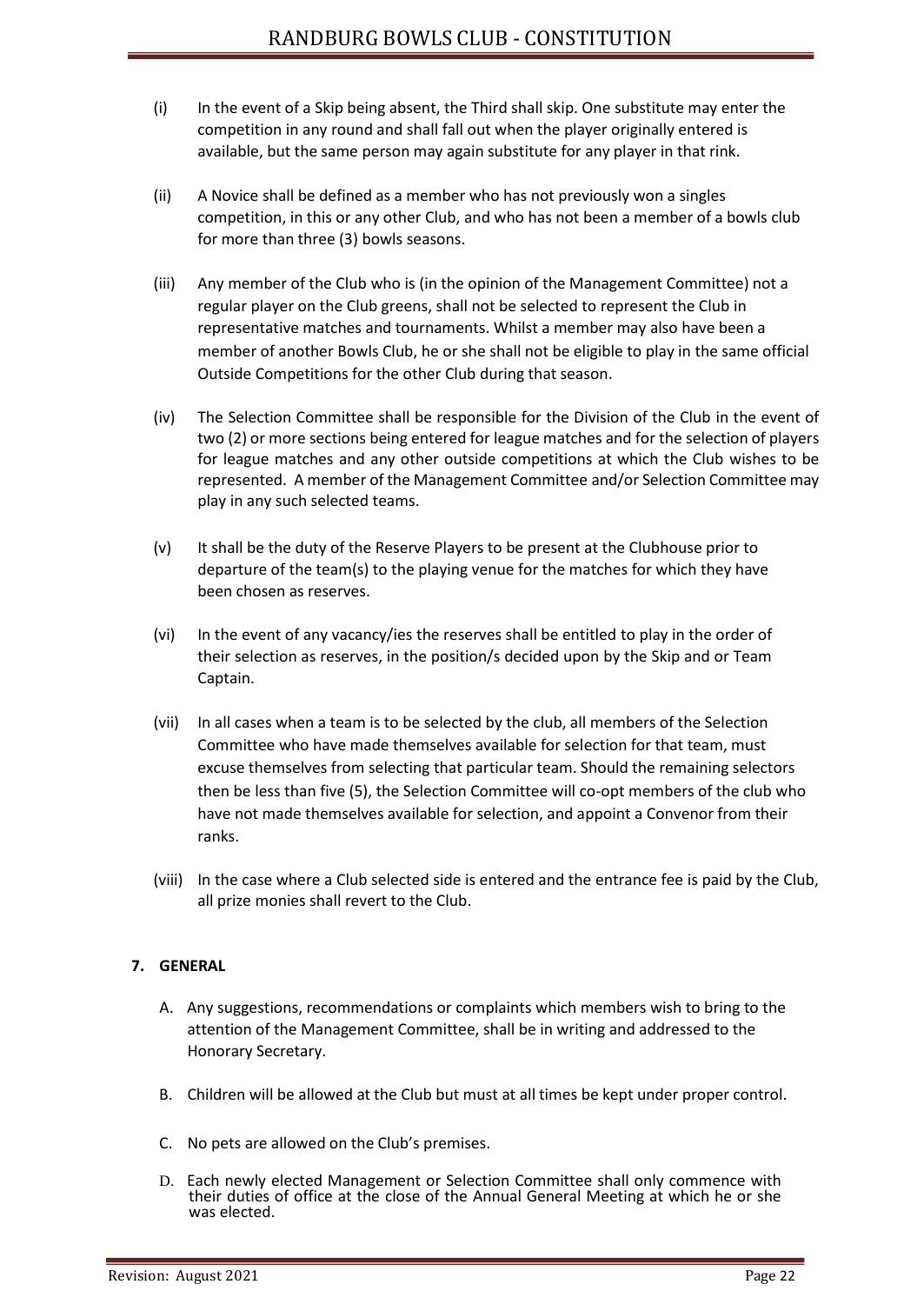#### **ANNEXURE A: Randburg Bowls Club official dress code (Club attire)**

#### **Official club attire is described below, and in all cases is defined as items of official dress as approved from time to time.**

- A. White or navy trousers or tailored Bermuda shorts for men and white or navy trousers or white skirts for ladies. Ladies may also wear navy or white shorts provided they are "below the knee" length. Shirts or blouses must be "Golf-type" with collars. Collars will be light blue and may include navy blue as a secondary colour. Shirts must include the Club badge on the "breast pocket" position.
- B. When teams are entered in the name of the Randburg Bowls Club, or are representing the Club in competition play, they may wear official dress which is slightly modified for sponsorship purpose, providing samples have been submitted to the Management Committee for approval. All members of a representative team must wear identical approved attire.
- C. Stock of "official Club attire" will be kept at the Club for sale at nominal prices to members.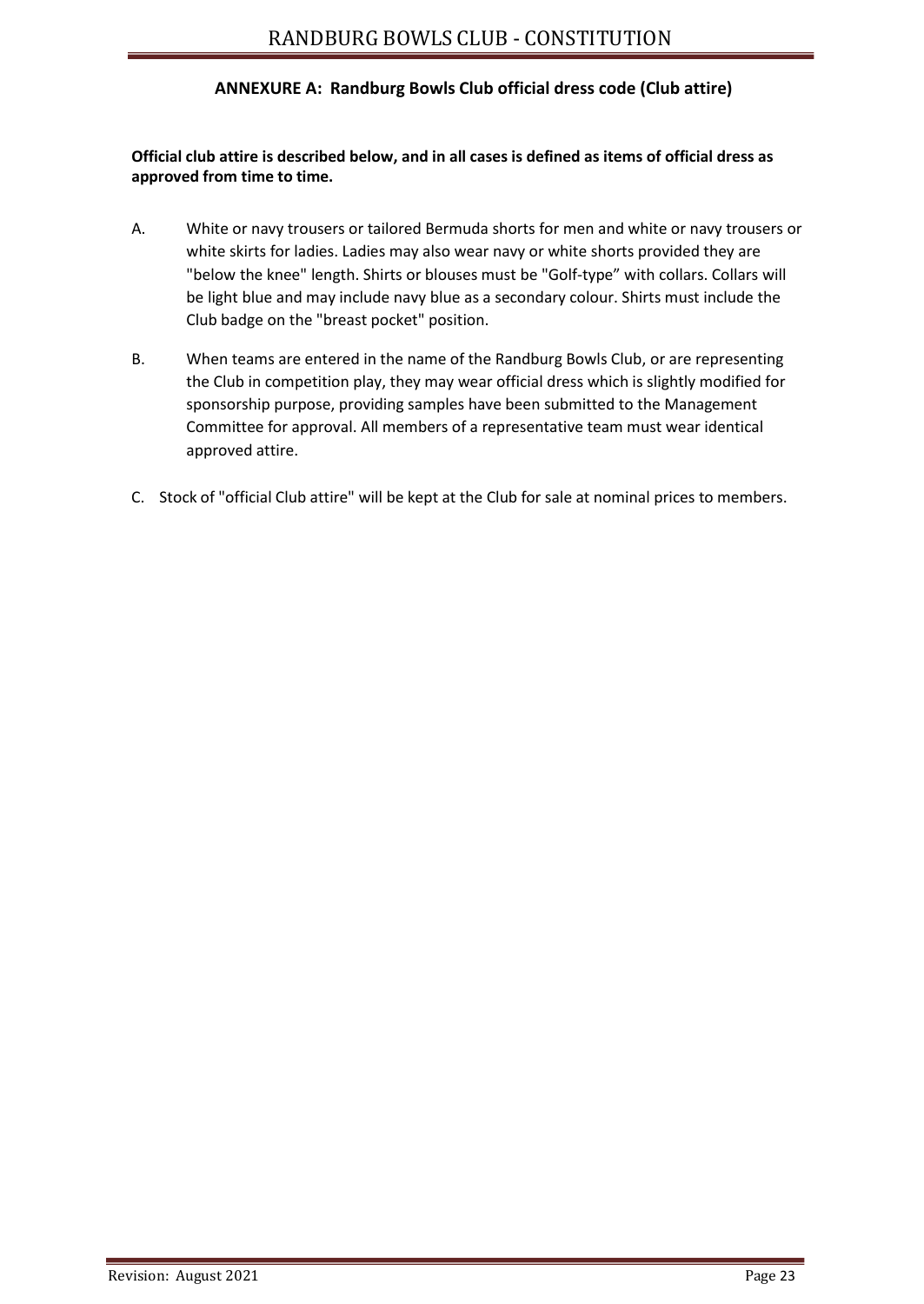## **ANNEXURE B: Rules Governing the Men's and Ladies' Saturday Afternoon League and External Competitions.**

- A. League sides representing Randburg Bowls Club and teams entering an external competition where a Club selection is required shall be selected by the respective men's and/or ladies' selection committees. These selection committees shall consist of the following:
	- a. The four members of the selection committee (Men's and Ladies') will be elected by the floor at the Club's Annual General Meeting
	- b. The respective Men's and Ladies captains elected at the Club's Annual General Meeting will form part of the selection committees.
	- c. Any member who has been on the Selection Committee for three (3) consecutive years will be ineligible to be elected or appointed to the current Selection Committee.
- B. The convenors of selectors shall be the men's and ladies' captains who will convene their respective selection committees.
- C. The selectors will select the sides bearing the overall club objectives in mind.
- D. Men's and Ladies selection committee will each consist of 5 selectors.
- E. The selectors will select the sides bearing the overall club objectives in mind.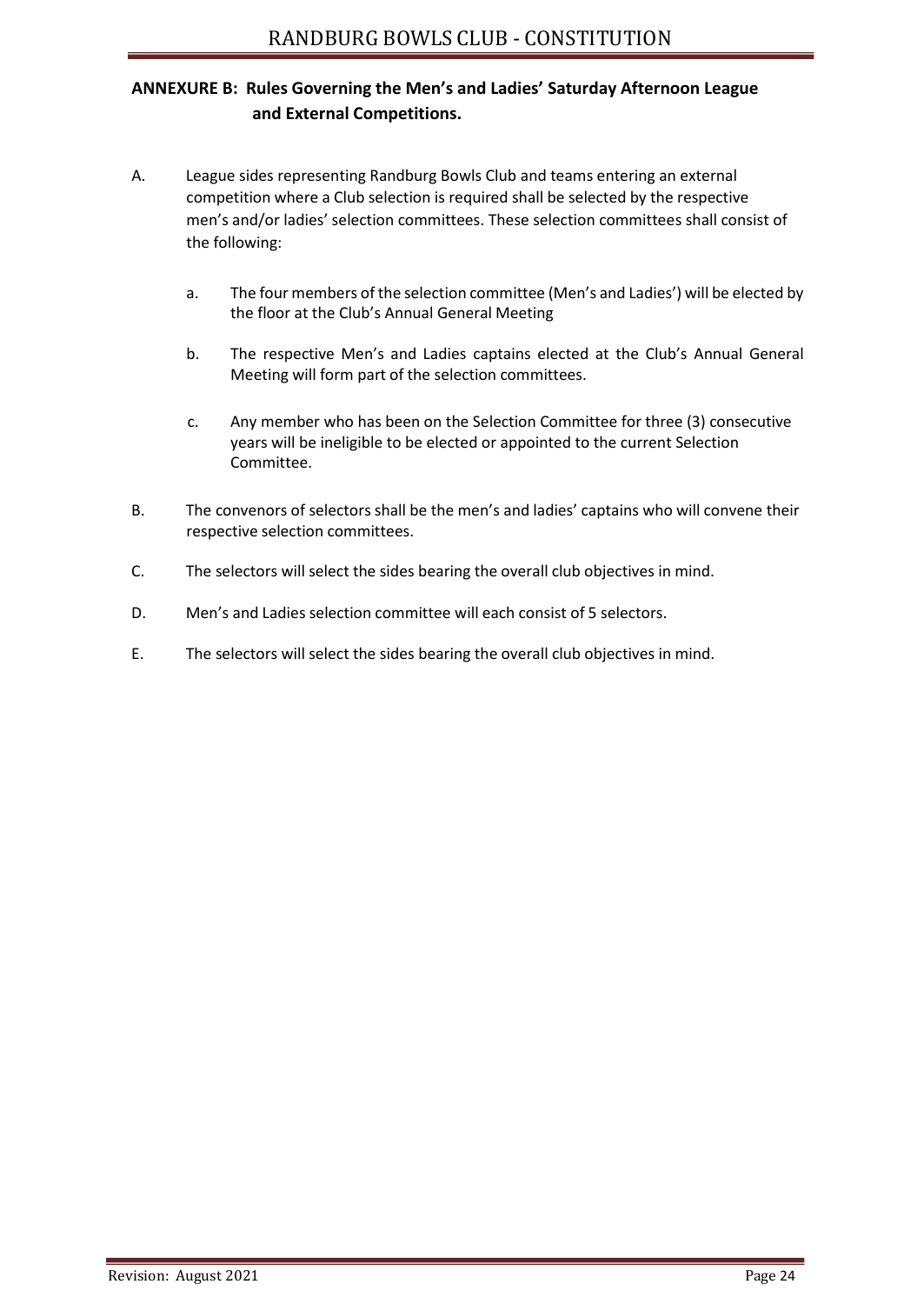## **ANNEXURE C: GUIDELINES FOR THE DISPERSION OF FUNDS RAISED SPECIFICALLY FOR CLUB-SELECTED TEAMS REPRESENTING RBC AT NATIONAL BOWLS CHAMPIONSHIPS.**

- 1. Sponsorships and fund-raising will be undertaken to support two selected teams that will represent RBC in the Nationals Bowls Championship. It will be for one ladies and one men's selected team.
- 2. The funds will be raised through securing sponsorships and other fund-raising activities by the selected team members, who will form a Nationals Committee. This committee may be chaired by a person who is not a member of either team. There will be no funds allocated out of general club funds for this purpose.
- 3. Any funds raised by sponsorships specific to the National Teams (this excludes funds raised through general fund-raising activities) and not spent in a specific year, will remain available to support future teams selected for the Nationals.
- 4. Selection of teams will be initiated by the Club's men's and ladies selection panels by requesting interested members to put their names on a list placed on the Club notice board. The selectors of each gender will be responsible for the selection of their respective teams. Should any selectors submit their names for consideration, they will be excluded from the selection process and be replaced by a suitable person/s at the discretion of the respective selection panels.
- 5. Selected team members will be expected to participate in all three disciplines at the Nationals – Fours, Pairs and Singles.
- 6. Subject to the funds raised, the following expenses will be paid for each selected team:
	- a. Entry fees for the Nationals.
	- b. Travel costs: flights, or petrol and toll road fees if motor vehicles are used. It will be expected that team members travel together if by motor vehicle.
	- c. Car hire if applicable.
	- d. Accommodation, if applicable, for the duration of the team's participation in the Nationals at a venue agreed by the Club Committee and the Nationals Committee. This will only be for a team that is playing at a location that makes daily travel from Johannesburg not feasible.
	- e. Green fees, tea and lunches at the bowls venue when the team is playing.
- 7. Any RBC Member in good standing who is not selected for the selected Nationals teams, is at liberty to enter his/her own team. Any such entered teams will not receive any form of financial assistance from the Club.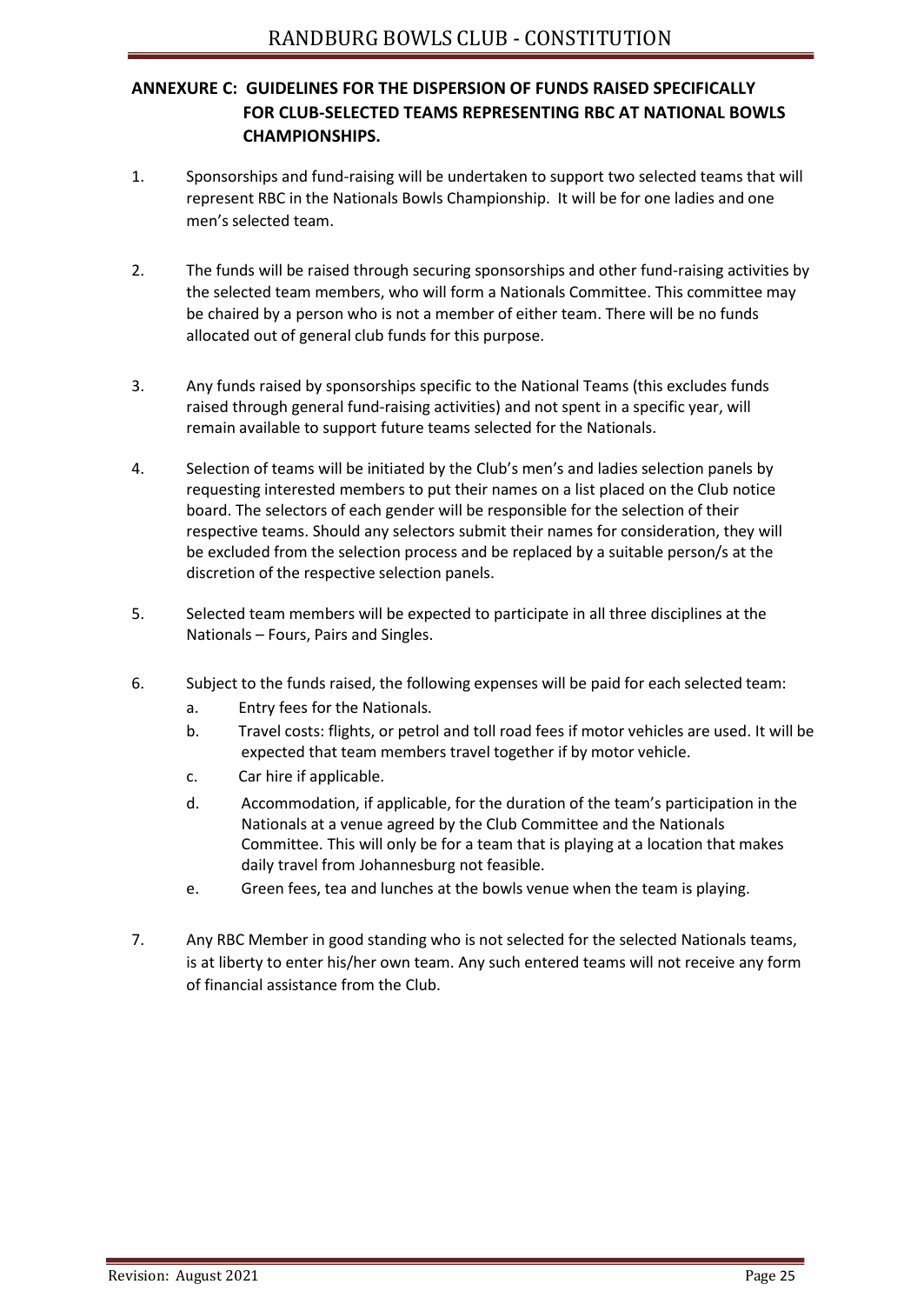# Annexure D

# Randburg Bowls Club - Voting Proxy.

| Randburg Bowls Club do hereby submit my Proxy Vote :- |
|-------------------------------------------------------|
|                                                       |
|                                                       |
|                                                       |
|                                                       |
|                                                       |

Member Signature ............................................